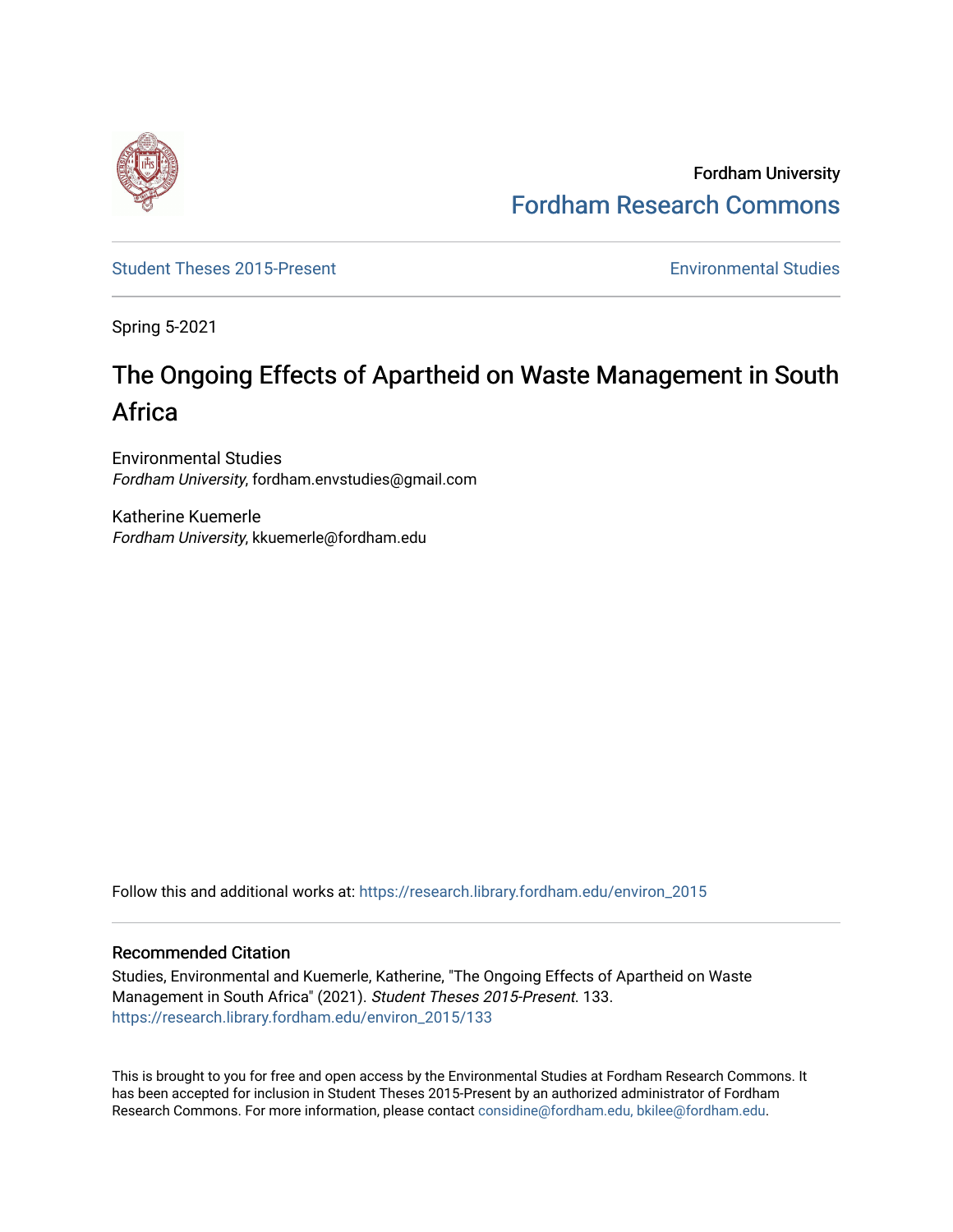The Ongoing Effects of Apartheid on Waste Management in South Africa

Katherine Kuemerle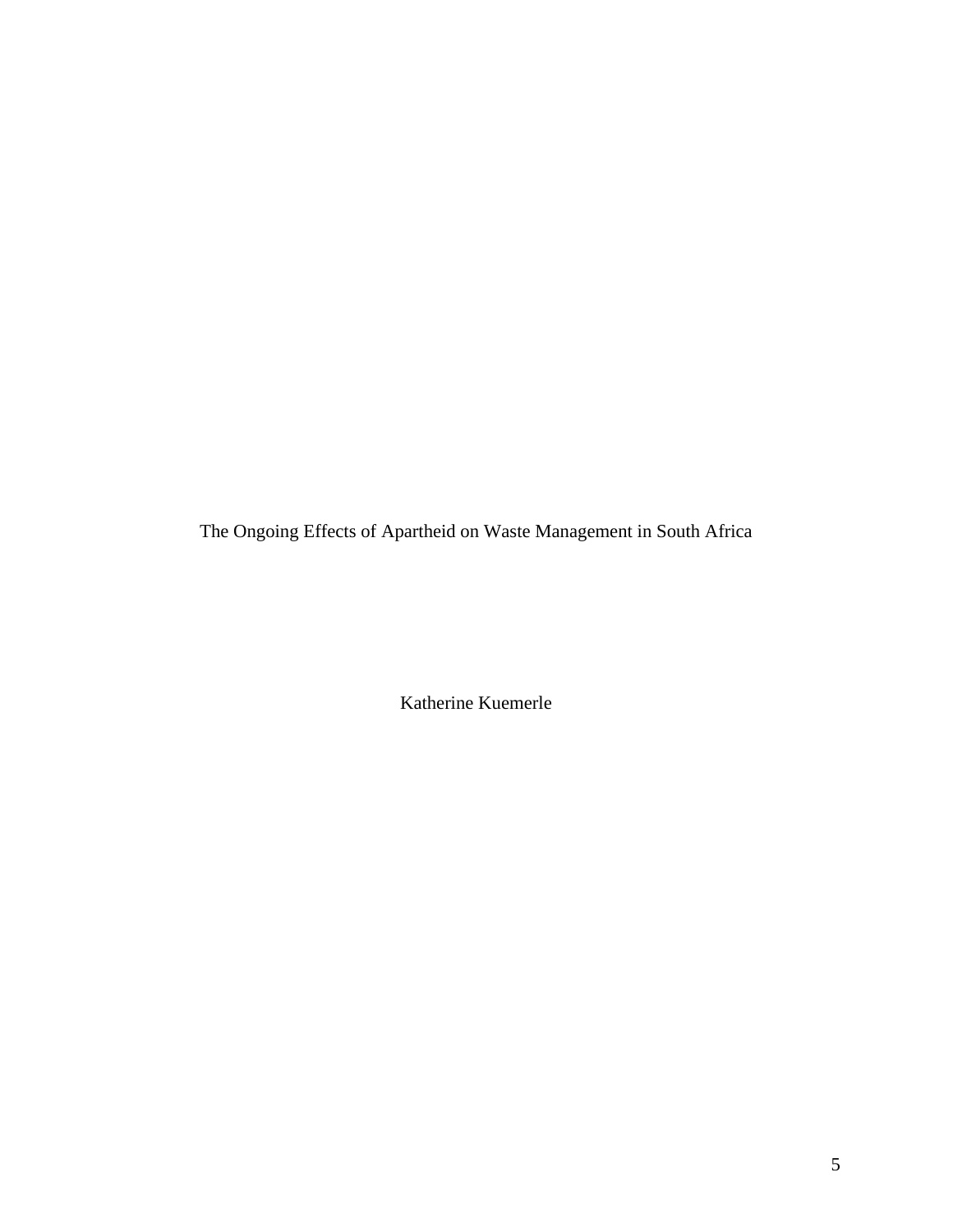## *Abstract*

This paper explores the negative imprint that apartheid has left on the waste management sector in South Africa and the strategies being put in place to decolonize and restructure the current system. Chapter 1 includes quantitative research to introduce this topic as well as a discussion of the history of colonization in South Africa, with data on how indigenous groups interacted with the environment in pre-colonial history. Chapter 1 will also examine how, after the arrival of the European colonizers, the creation of townships and informal settlements and their inaccessible, unsustainable infrastructure has led to the current ways in which people interact with the environment. Chapter 2 uses the perspective of environmental economics to discuss the implementation of capitalism in South Africa, which has sparked consumerism (the cause of single-use, unrecyclable products being purchased) and corruption in the government, which prevents money from entering resourceful waste cleanup programs. Chapter 3 uses environmental psychology to analyze how issues within the waste management sector have damaged emotional health. Chapter 4 uses a case study on waste management in Mamelodi Township as well as the lens of public health to explain the phenomena of burning garbage in townships and related informal settlements, and how these have negative physical-health effects on the people living in the area. Chapter 5 uses the preceding chapters to develop concrete policy recommendations for how to create e a regenerative South African economy, which will in turn benefit the physical and psychological health of those who call South Africa home. These recommendations involve urban planning and redesign, land and wealth reparations, and environmental education. This paper uses a 2019 research internship in South Africa as a source for qualitative data on the Mamelodi Township case study in chapter 4, as well as current interviews and quantitative data on the township.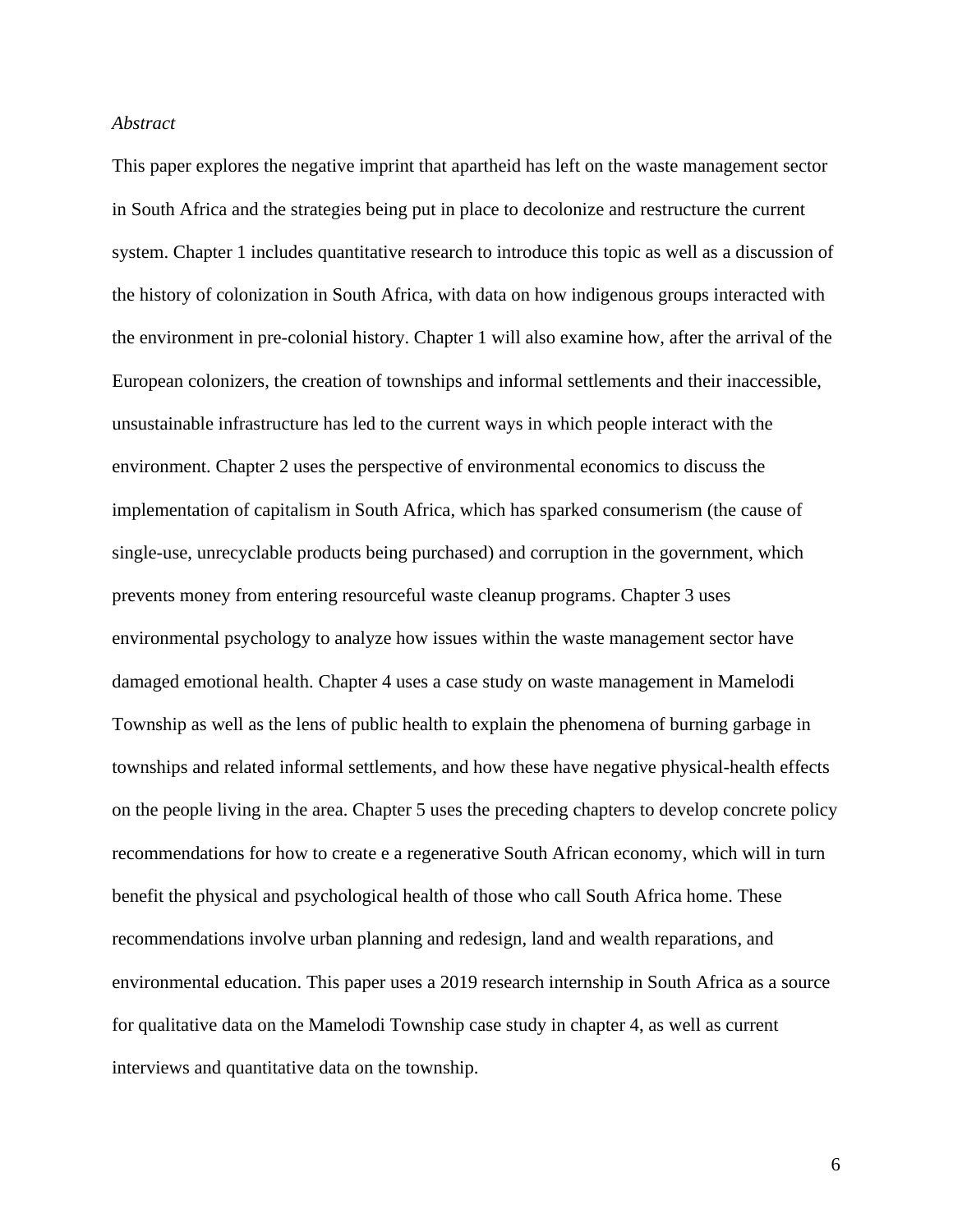Keywords: South Africa, environmental justice, waste management, colonization, environmental economics, public health, environmental psychology, sustainable development.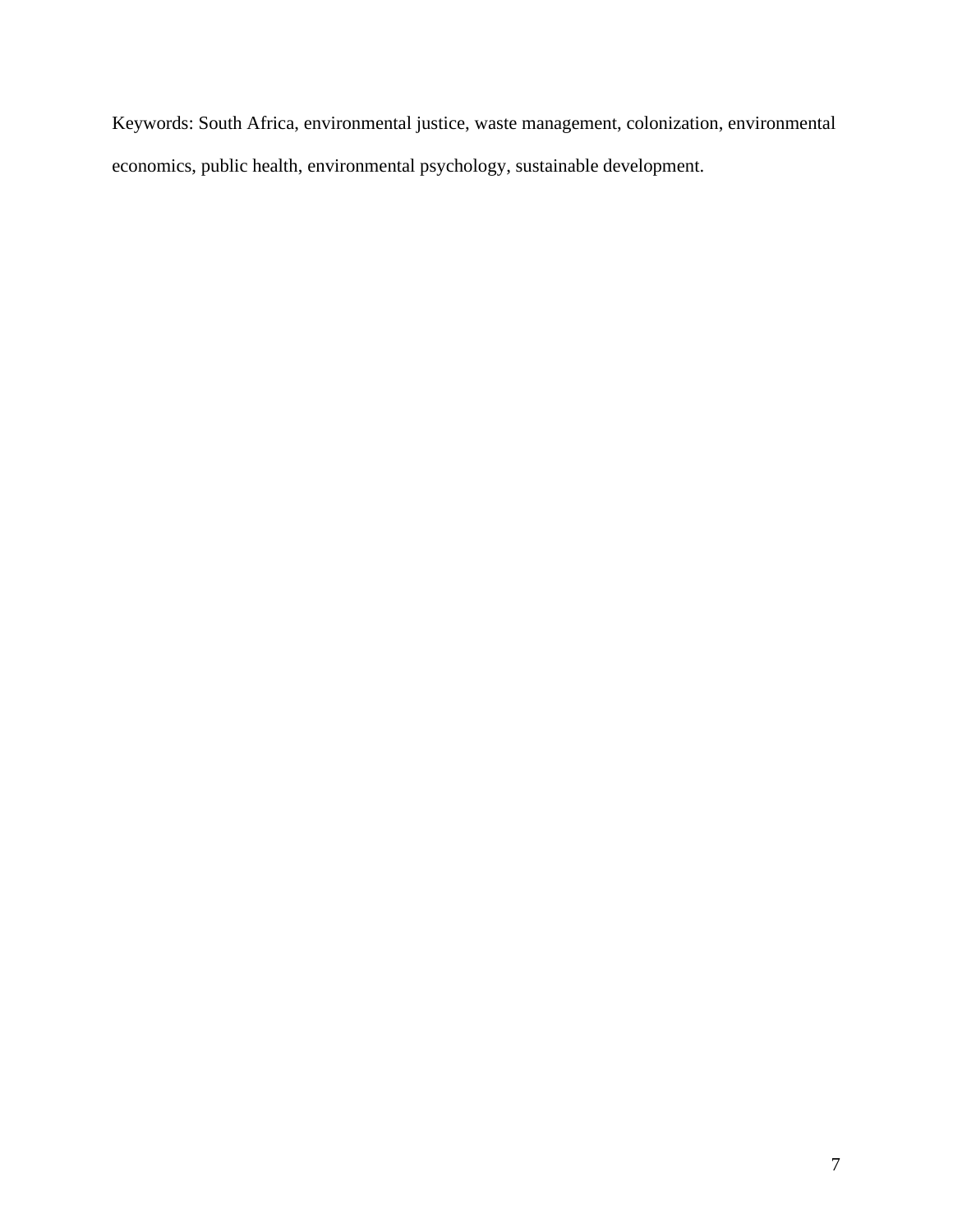## *Table of Contents*

Introduction: Apartheid and the Environment Chapter 1: A Separation of Humans from Nature Chapter 2: Corrupted Capitalism Chapter 3: When Trash Replaces Nature Chapter 4: Burning Garbage, Burning Lungs Chapter 5: Regenerative Reform Bibliography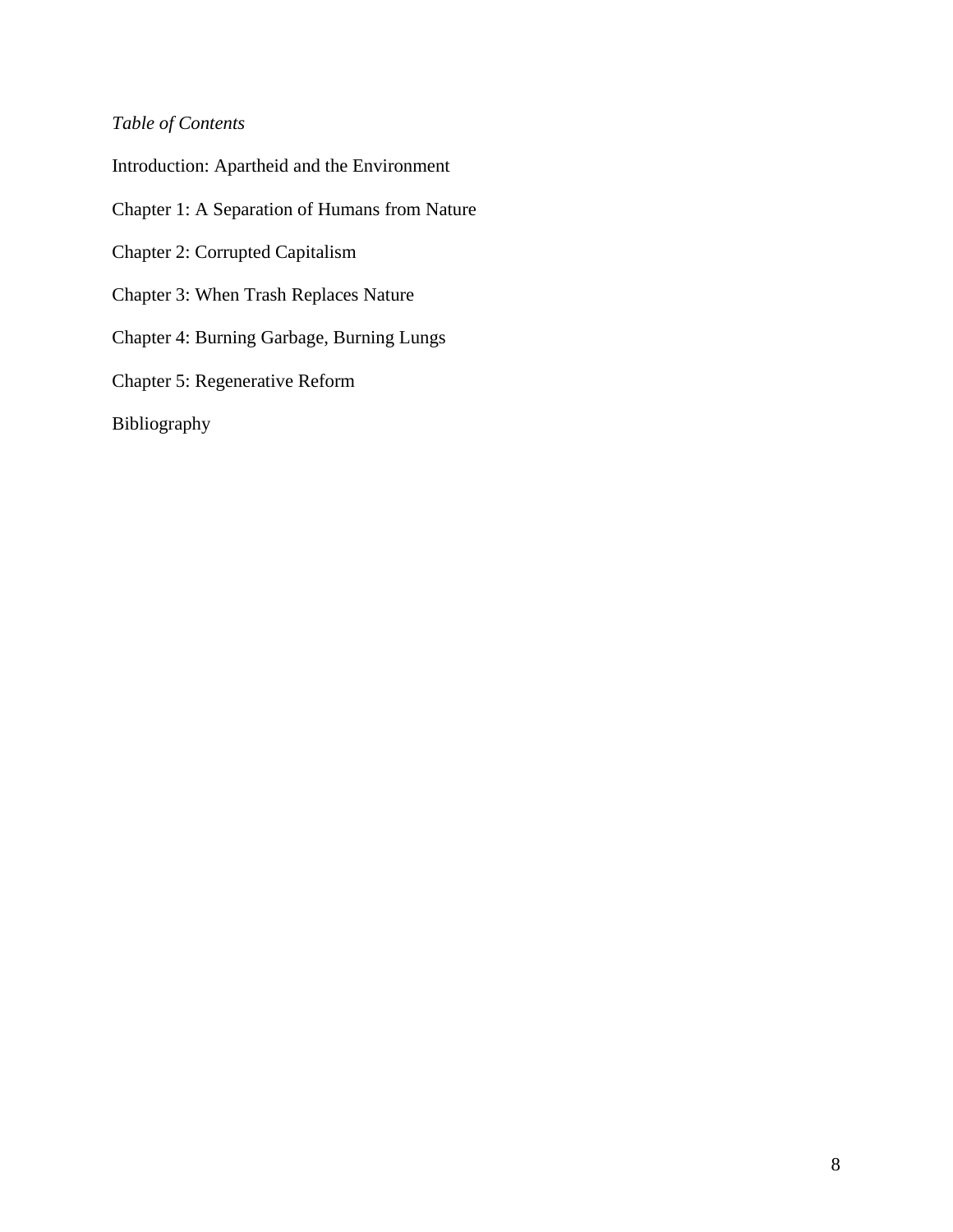

Fig. 1. *Litter in Mamelodi*. Feb. 2019. Author's personal collection.

## Introduction

In 2019 I was accepted to Fordham University's Ubuntu Program and spent the second semester of my sophomore year in South Africa. The Ubuntu Program had three parts to it: an educational component (studying abroad at the University of Pretoria), a cultural component (going on cultural excursions and travelling around the country with the group), and a volunteer program (volunteering consistently at a location at least once a week to accomplish a project that we designed ourselves). The volunteering was also considered a means to an end, with the end being the writing of a 15 page paper and a presentation given to fellow students, supervisors, professors, and higher-ups involved with the program. My volunteer experience has led me to writing my senior thesis on the same topic.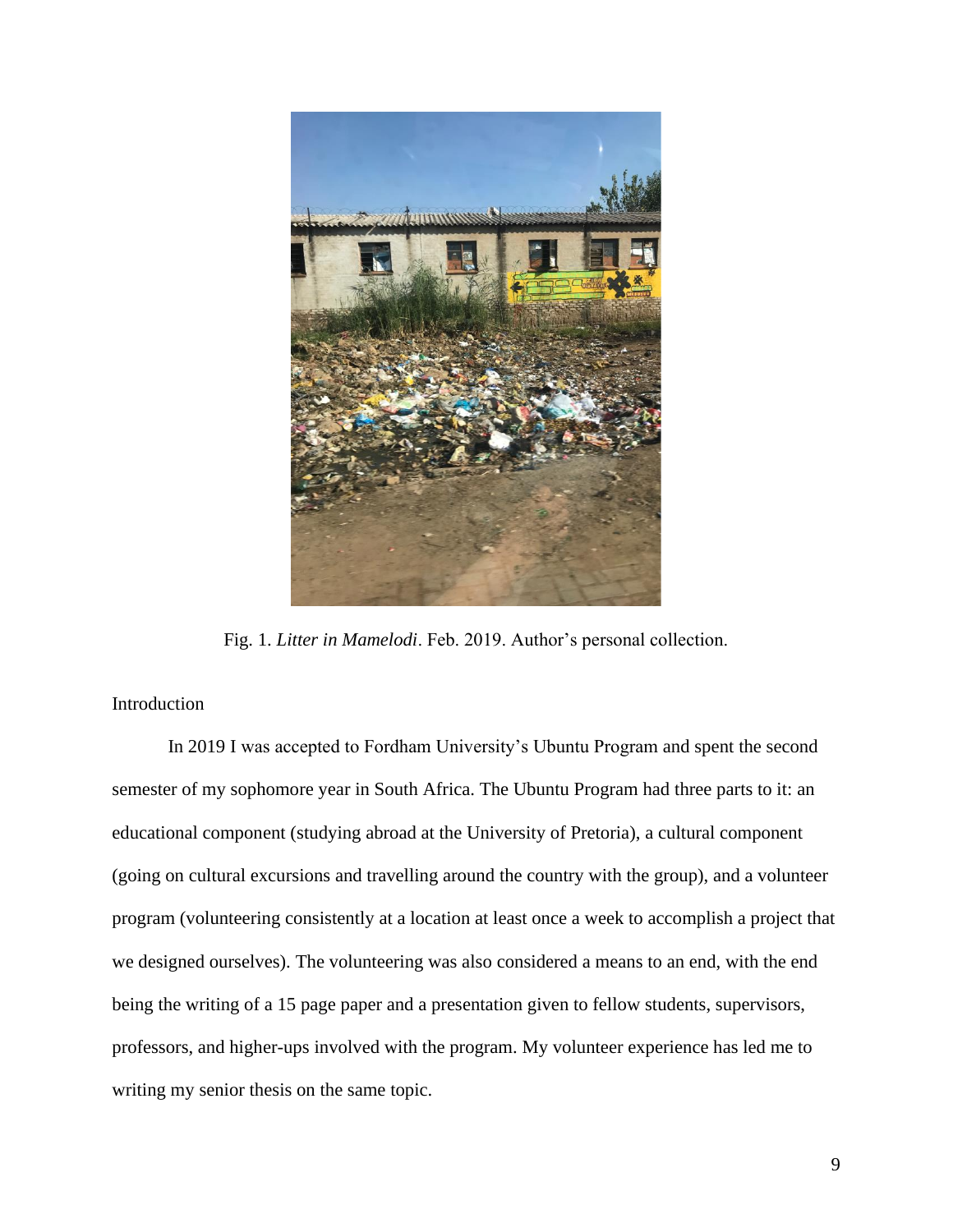In order to be paired with a volunteer program that best fit us, we spent one of our first days in South Africa touring through various townships and meeting with volunteer coordinators at each stop. In all of these places, I was amazed at how much litter covered the ground (see *Figure 1* above). There was also garbage burning in open air pits that created an immense stench throughout the area, and dirtied the nearby streams as well. I wanted to direct my volunteer project towards cleaning that up, and after addressing this to my supervisors, was assigned to work with a science teacher at Funanani Christian School (a grade school in Mamelodi Township). The school was located next to a river, with one of the largest informal incineration sites adjacent to the two. The smoke from the burning garbage blew directly into the schoolyard, causing a permanent stench and leaving asthmatic students and teachers vulnerable. If I could accomplish anything within my six months in south Africa, I wanted that pile of garbage to be cleaned up permanently.

It didn't seem like too big of a task at first. Initially I was even prepared to just go into the township each week and pick up the litter myself. But I would have no plan of where to put the garbage once I had it—anyone who's read up even just a bit about waste management understands that there really is no such thing as 'away.' I could have redirected the issue to government officials, and I discussed this with my supervisors, but they emphasized that working with the government would be a waste of time. They had tried countless times to get the government involved in eradicating the dumpsite, but to no avail, and an American college student visiting the country for a few months would not have any more power. At the same time, the people dumping the garbage were their neighbors, not criminals, and they wouldn't know where to put their waste otherwise. My supervisors recommended I find a more substantial project that I could easily write about for my final project.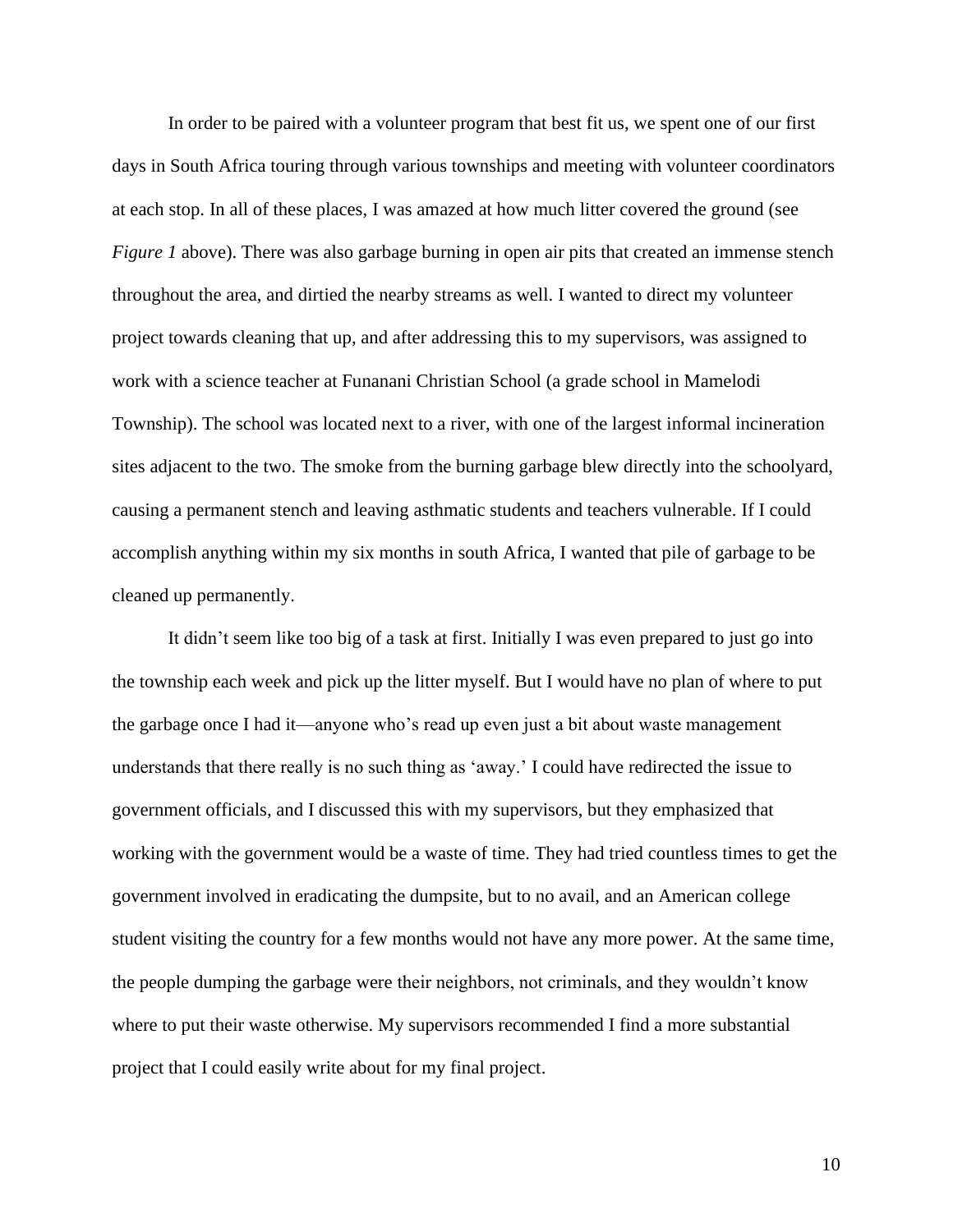

Fig. 2. *Ecobricks in Progress*. April 2019. Author's personal collection.

My project ended up being a mix of giving presentations to the students on environmental issues and assisting with other school tasks, but for the most part it was based around an organization called *ecobricks*. I first learned of ecobricks at the grocery store I would go to each week—the store had a big bin outside of the check-out aisles that was labelled as an ecobrick drop-off site. I did more research when I got home one day and was feeling very inspired by the concept. Ecobricks are plastic bottles filled with clean, unrecyclable litter (such as candy wrappers, chip bags, balloons, cling wrap, etc.) until they hit a certain mass and feel firm. The bricks can then be pieced together with silicone or inner-tube bands as a short-term attachment method, or with an earth-based adhesive material such as adobe or cob to create more permanent structures. The bricks can be used as a sturdy building material, and when made properly, are fireproof, thermal-retentive, resilient, water resistant, and can float. People have made all kinds of structures with ecobricks, from boats and furniture to houses and schools. Ecobricks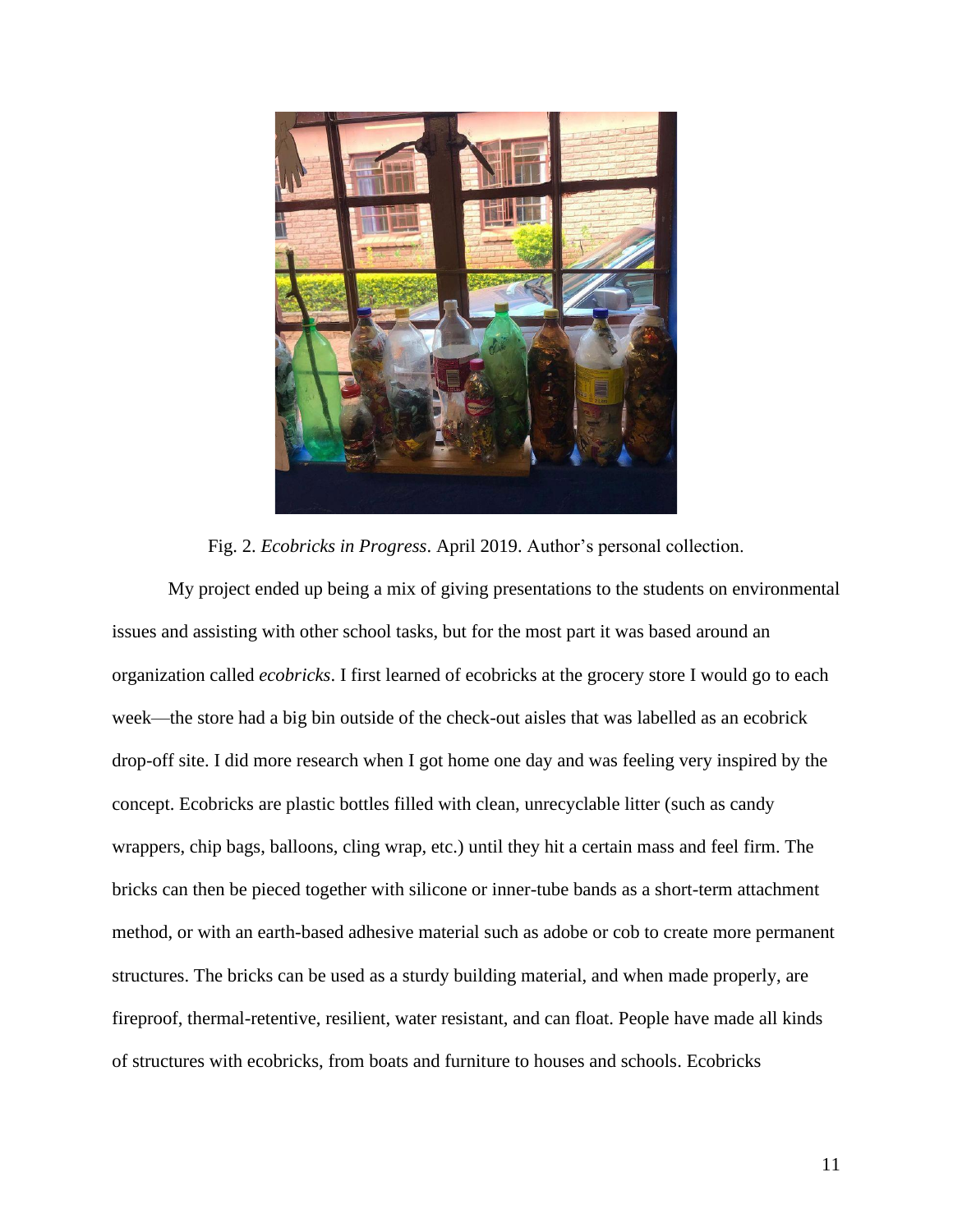emphasize cradle-to-cradle design, as their deconstruction does not negatively impact the environment, and they can be used and reused for years ("Ecobricks" 2020).

I envisioned my project resulting in a garden being built with planters and beds made from the ecobricks, but we hardly got close. The making of the ecobricks was fun, and I enjoyed having plenty of time to converse with the students about ecological matters as well as answer their questions about the United States. One of the problems was that, ironically, many times the students did not have enough litter to fill their ecobricks; other times the litter was not thoroughly cleaned, and the bricks began to stink. One student, Linda, told me her mom had her go door-todoor to her neighbors' houses to ask if they had litter, which made her feel embarrassed. At the end of my time working with Funanani, there was still litter covering the ground, and students unable to attend school because their asthma could turn deadly with the informal incineration practices, and mental health issues that I couldn't help but wonder if they had to do with the children growing up in a literal garbage dump.

The volunteer project was a great experience, but as it goes with international volunteering, I swear I learned more from the students than I could have ever taught them. I am not getting my college degree to use band-aid tactics to solve issues that are deeply rooted; I want to find the root, pull it out, and cover up the hole with something more nourishing. I'm writing this paper because I am not satisfied with how I attempted resolving a problem that I saw—and I know that this paper will not resolve the problem either, but it will provide some knowledge on how to start.

Before we get into the paper, I also want to acknowledge the Lenape people, whose land Fordham University rests on, and the Ndebele, Xhosa, Zulu, and Northern Sotho peoples whose land the University of Pretoria rests on. Before colonizers stole your land, waste management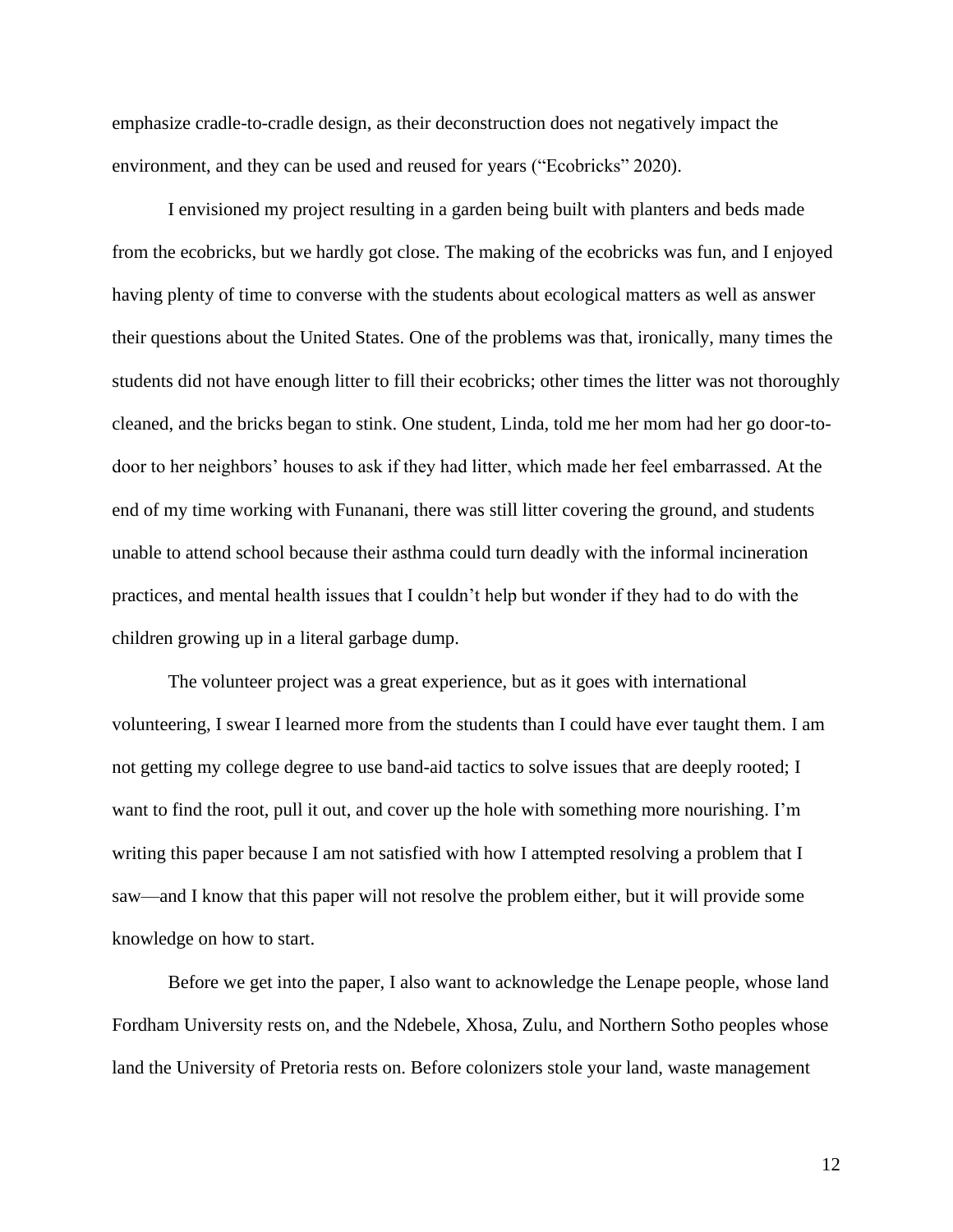and the health issues associated with it were not an issue. I hope that in the future what was lost can be restored and we can achieve balance.

I also cannot feel confident allowing you to read this paper without you understanding that the year that I wrote this thesis was during the COVID-19 pandemic. I really struggled to concentrate, and I hope that in the future I can revisit this topic again and give my full time and attention to it. This paper is not nearly my best work, but it is the best I have been able to do given the circumstances I've been in.

## *Acknowledgements*

The biggest thank you's go to my parents and family for their support and encouragement, as well as to my professors. Prof Themeli, this paper is quantity, *not* quality, and I am genuinely sorry it turned out this way, but I hope in the future I can continue to show my love for South Africa in a style that does not involve writing fifty pages of research.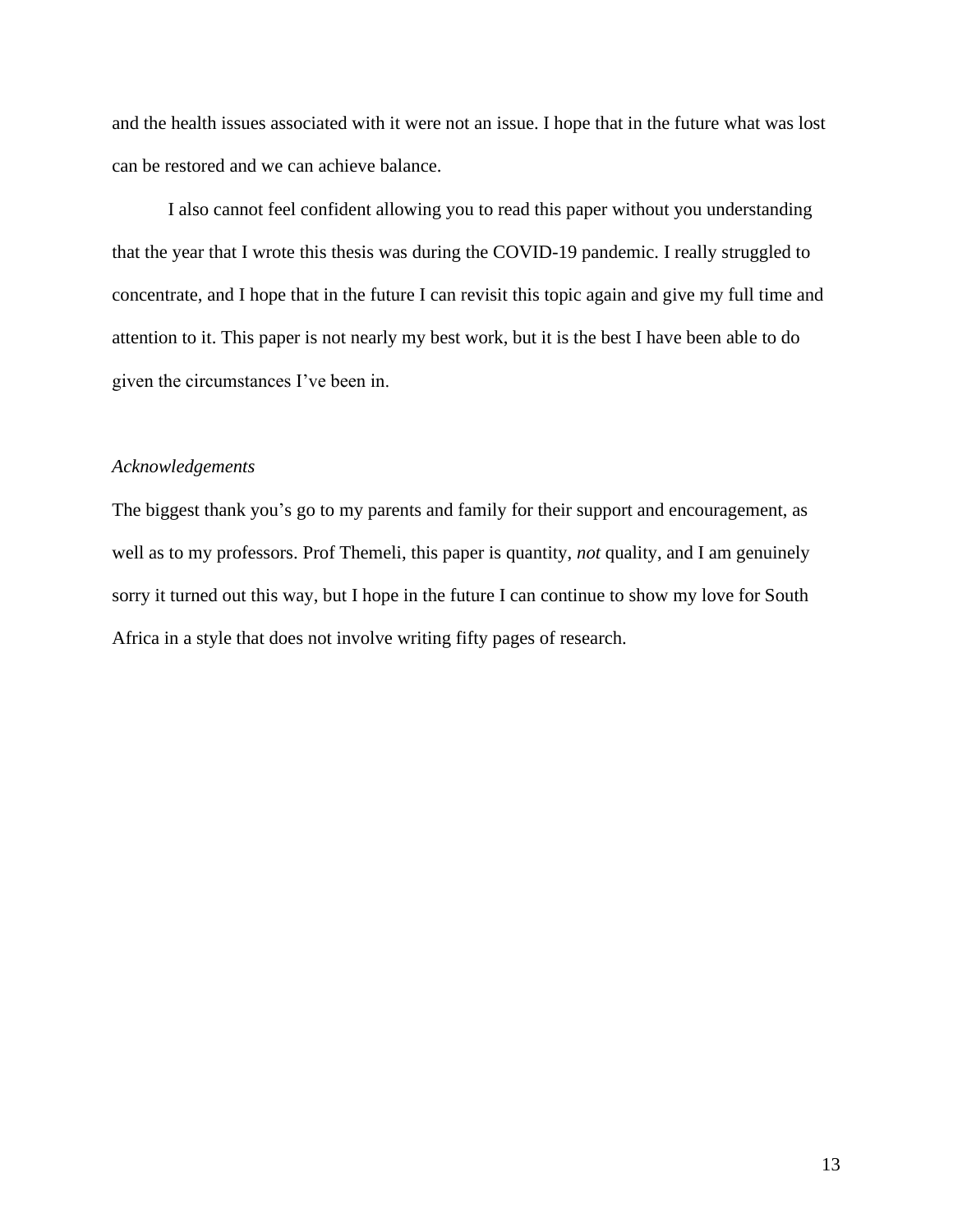## **Chapter 1: A Separation of Humans from Nature**

#### Waste Introduction

Waste is an umbrella term for a variety of concepts, categorized in numerous ways by numerous entities. Within the subject of anthropology, ethnographers seek out what specific requirements constitute the meaning of waste, who manages it and decides its significance, and how waste circulates within local and global forces (Reno 2019). Within economics, waste is understood by its transition from commodity to an object without worth or necessity, still accounting for its existence on the planet and humans' dependency on labor and material (Marx). Within the health sector, connections are made between waste and its ability to hurt, whether physically or mentally. It falls under the category of politics within local and global disputes regarding who is responsible for it. Waste is a consequence of human existence.

Waste management is an element of human's desire for order, and is vitally important with regards to a society's ability to govern. In areas where proper waste management is lacking (as we will see further in discussing townships in South Africa), people and waste mix in ways that threaten human life and dignity. It relates collectively to an individual's decision to transition the commodity into waste. Acts of rejection, remaking, and reuse change both peoples reactions toward the waste as well as their relations with each other. Collectively, it relates to how one ought to rid oneself of things and where they ought to go, following laws and norms to make the most ethical decision. In some circumstances, such as with ecobricks, items destined for waste can be repurposed back into a commodity. As is with compost, food waste can be repurposed back into nutrients in a different form. Waste is biopolitical in that it involves the wellbeing of populations (Reno 2019).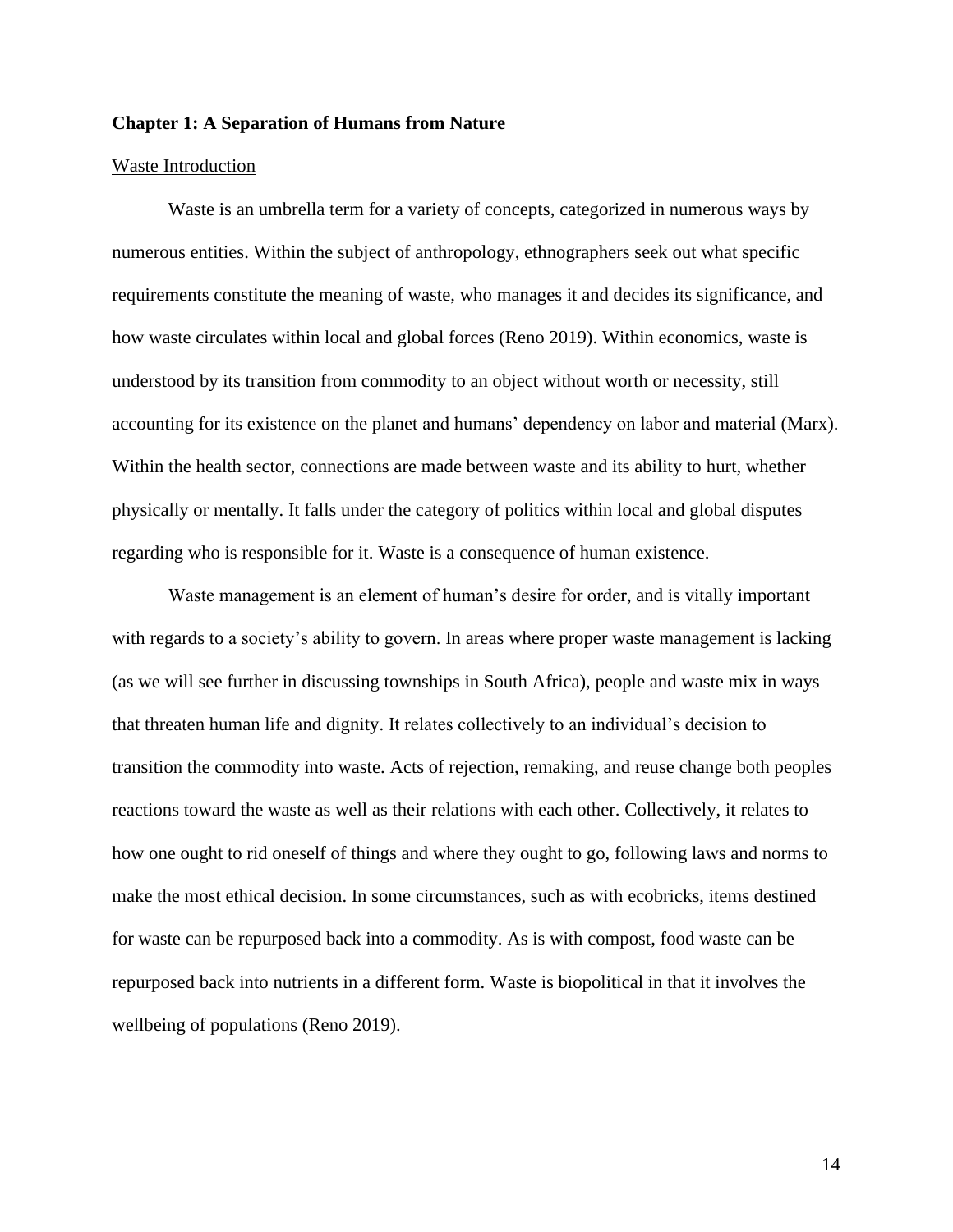This paper will focus on municipal solid waste (MSW). MSW is a multifaceted phenomenon, generally conceptualized as the waste inside a big plastic garbage bag set out to the curb. It can be categorized by its location of origin, whether that be a household or a commercial area. generally thought of as the waste found from households in big plastic garbage bags. It comprises paper, plastic, glass, metal, food scraps, and other biological materials (such as garden scraps or hair clippings). Industrial and biomedical waste can be contained within MSW, adding an element of toxicity to the waste. Other materials within MSW can be categorized as either dry or wet, with dry waste being paper, plastics, metal, and glass, and wet waste including more natural materials such as yard and food waste. Dry waste can be further categorized into combustible and non-combustible materials (Gumbo 2020).

As compared to developed countries, underdeveloped countries generate more wet materials that are biodegradable. This is a positive note, as organic matter can be more productive when buried (especially with regard to composting) and can be essential when generating renewable energy. Separating the dry and wet materials is important, as the dry materials can be much more easily recycled when not in contact with wet materials. A community's cleanliness is dependent mainly on MSW management and the fulfillment of its various stages. These include collection, transfer, treatment, recycling, resource recovery, and disposal.

Municipal solid waste management systems serve the purpose of cleaning up this waste so that it gets properly 'thrown away' or dumped, either in waterways, geological depressions, or open land. Unfortunately, 'away' globally tends to refer to impoverished areas where people of color live (Miller and Spoolman 2011). When waste is dumped, it suggests that eliminating it is the primary goal—it is viewed as an impediment to life wherein through its absence, life and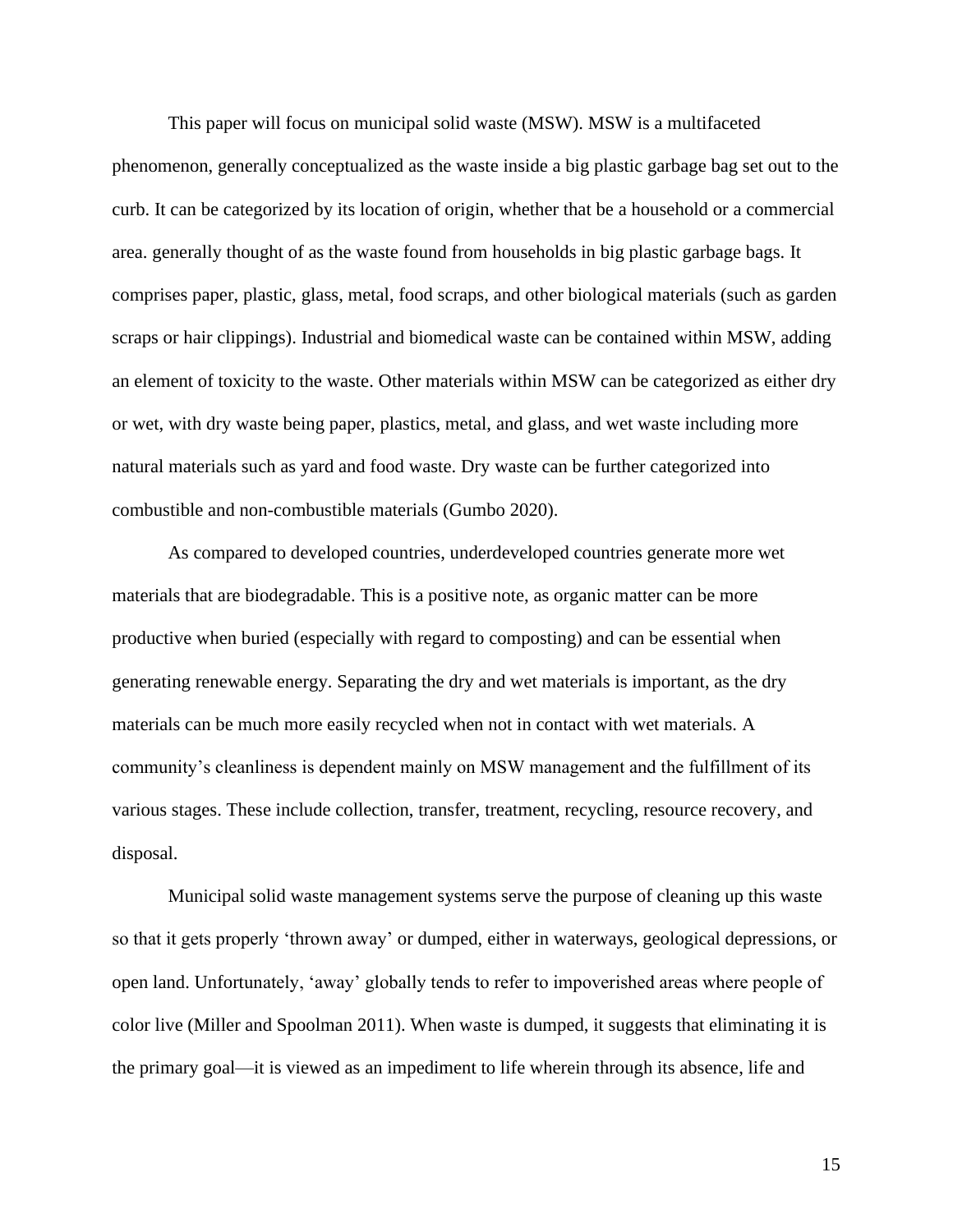growth is possible. Once the waste is 'away,' it is for the most part erased from the consciousness of those who tossed the material, and becomes a point of concern for those in the communities in close physical proximity to the site where it had been dumped. These communities often exist in areas where political resistance is less effective, and thus become equivalent to the waste itself. The communities nearest to dumpsites are viewed as disposable, powerless subjects in the eyes of the more powerful communities that are capable of distancing themselves from the dumpsites through their power and wealth.

The internationally accepted means of MSWM is the implementation of an integrated MSW management model, based on the MSWM hierarchy consisting of prevention, minimization (reduce, reuse, recycling) treatment and disposal. MSWM involves activities associated with generation, storage, collection, transfer and transport, processing and disposal of solid waste. It requires proper infrastructure, and maintenance for all activities. The landfill disposal is regarded as the last resort in waste management. The typical municipal solid waste management system implemented in most municipalities in SA comprises of collection of waste from point of generation, transportation of waste to the treatment point or landfill site, treatment of waste including sorting and separation of waste at disposal site, disposal, and recycling.

Waste generation occurs at the source of waste where it encompasses activities in which materials are identified as no longer being of value and are either thrown away or gathered together for disposal. The 3 Rs (reduce, reuse and recycle) strategy should start at the point of generation to minimize the volume of waste that will be taken to the landfill site and to protect the environment. The activities associated with the management of waste encompass handling, sorting, storage, and processing of waste at the source until they are placed in storage containers for collection. The best place to separate waste is at the source.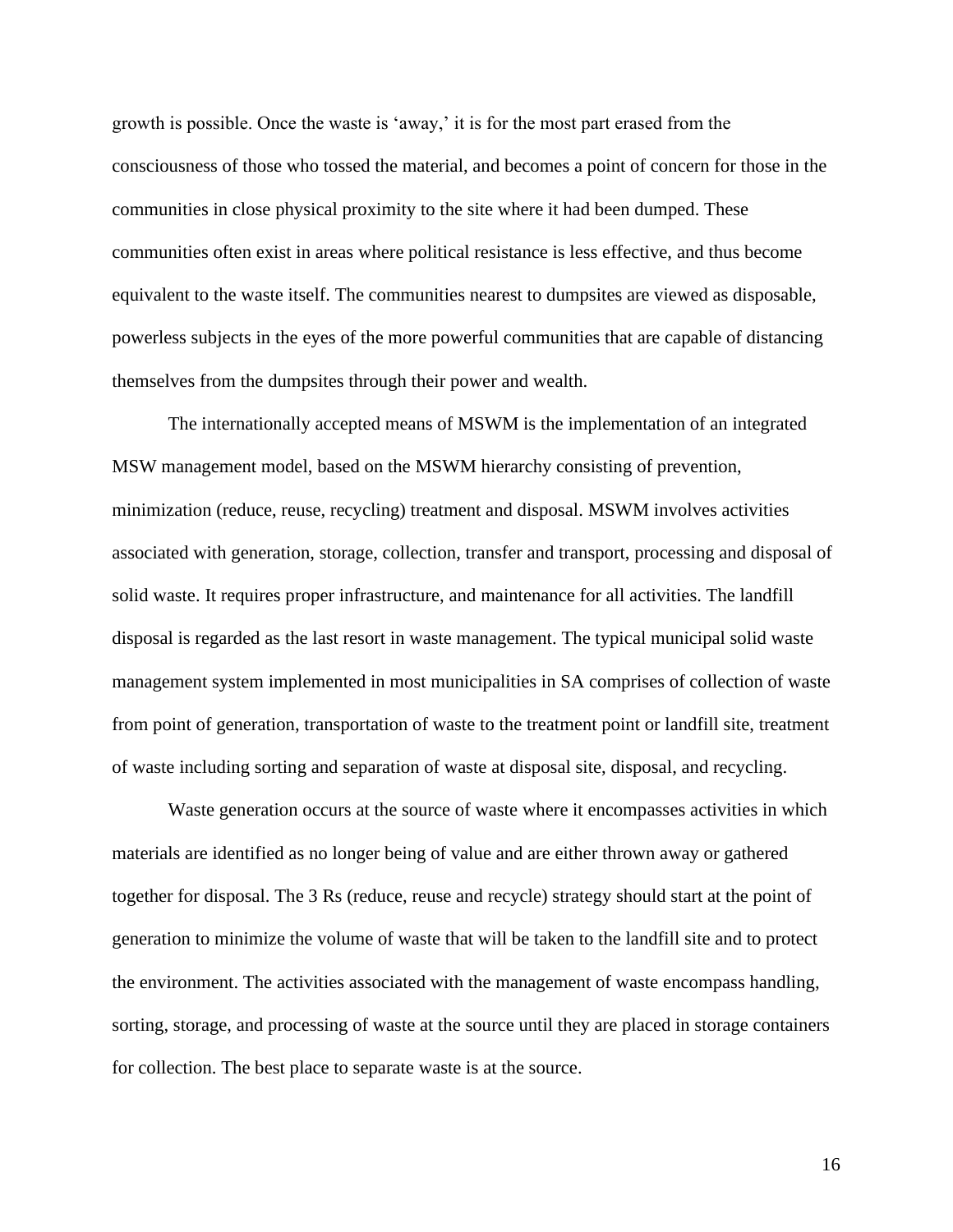The storage of MSW at the source is substantially lacking in most of the urban areas and it has a significant effect on the collection system. The bins are common for both decomposable and non-decomposable waste (no separation of waste is performed). It is important to plan and decide on the appropriate means of on-site storage in conjunction with transport options before implementing any system. There are different methods of on-site storage for domestic waste generated which include 85 litre black or clear plastic bags, 85 litre rubber/galvanised steel bins, 120/ 240 litre mobile bins and  $11m<sup>3</sup>$  bulk containers for communal collections. The collected waste is then transported to the transfer station or the landfill site for treatment and final disposal. South Africa Introduction: Pre-Colonial Encounter: Hunter-Gatherer Waste Practices

Africa is the one continent that has never been devoid of human genealogy. About seven million years ago, pre-human lineage split from that of chimpanzees and over time evolved. *Homo sapiens* developed on the African savannahs, and then branched onto different continents.

From *homo sapiens* emerged unique groups. In the most southern part of the African continent, there were the *San* as primarily hunter-gatherers and the *Khoikhoi* as primarily herders; collectively these groups have become known as the *Khoisan*. These groups have lived egalitarian lifestyles in small communities. Over thousands of years, farmers and herders from different parts of Africa migrated south, with many coming from regions where the Bantu languages were spoken. Groups merged and kingdoms were formed. ("Before" 2020). As populations grew and civilizations were formed, the disposal of waste remained a non-issue, as most waste was food waste and therefore biodegradable. Material items [give examples?] were used to their maximum, and even the toughest were biodegradable to an extent as well.

Fire was most likely first used about 1.6 million years ago by *homo erectus,* the predecessor of *homo sapiens,* for cooking food. Eventually fire became used to clear brush for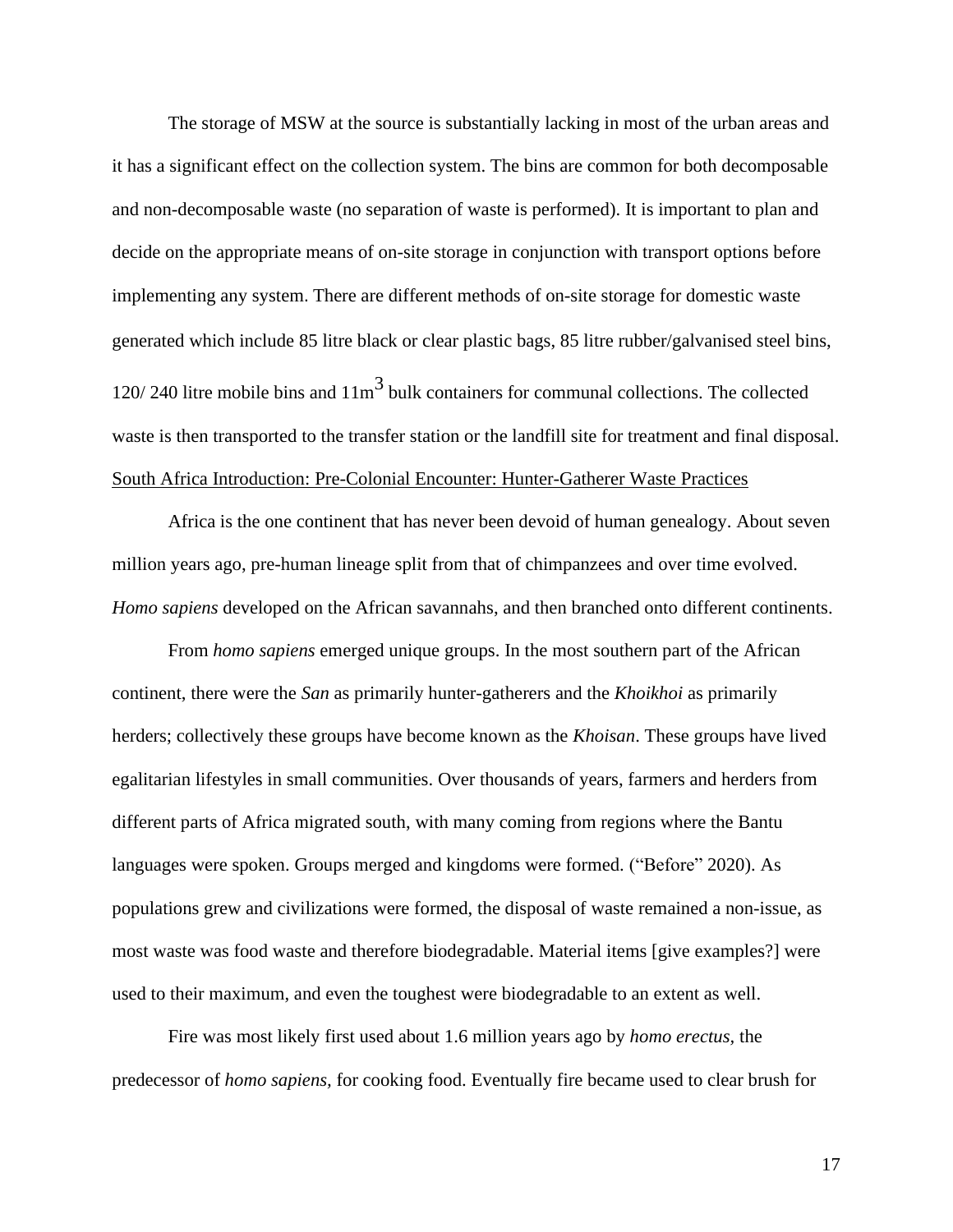agricultural practices. Unintentionally preserved waste left behind at fire sites—including burned bone or stone chips—are actually what archaeologists use to analyze when a fire may have been lit (Dance 2017). Pre-historically, there was no fear of leaving waste behind. Over time, fire was used to speed up the discarding of this waste. Still, this waste was biodegradable, and ecosystem services cleaned up anything that was not. Waste was compost; it was fertilizer for the earth. These practices of disposing of waste remained until Europeans began to infiltrate the area.

## Settlement Waste Practices

The first Dutch ship arrived at the Cape of Good Hope in 1652. Discourse on the Dutch settling in a human-less area in the 1500s, or coinciding their arrival with Bantu-speakers, is simply not true, and there is plentiful archaeological research to prove this (Marks 1980). By the 1700s, the rich soil left from the hunger-gatherers was mostly used for settled farming. The waste collection services were first implemented in the Cape Colony in 1786, and by the 1820s a regular waste collection service on specific days of the week, using animal-drawn carts was established. The purpose of waste collection services is to separate the generated waste from the community for health reasons and for the protection of the environment.

Currently the waste removal service can be done by the local authority, a conventional contractor or an emerging entrepreneur, although the responsibility lies with the local authority/ municipality. There are two methods of household waste collection implemented in South Africa by most municipalities: firstly, the door-to-door collection system which is more prominently implemented in formal settlements, and secondly, communal collection which is generally implemented in poorly developed areas like informal settlements where the households are required to place their waste in the centrally provided containers for collection by large motorized refuse vehicles.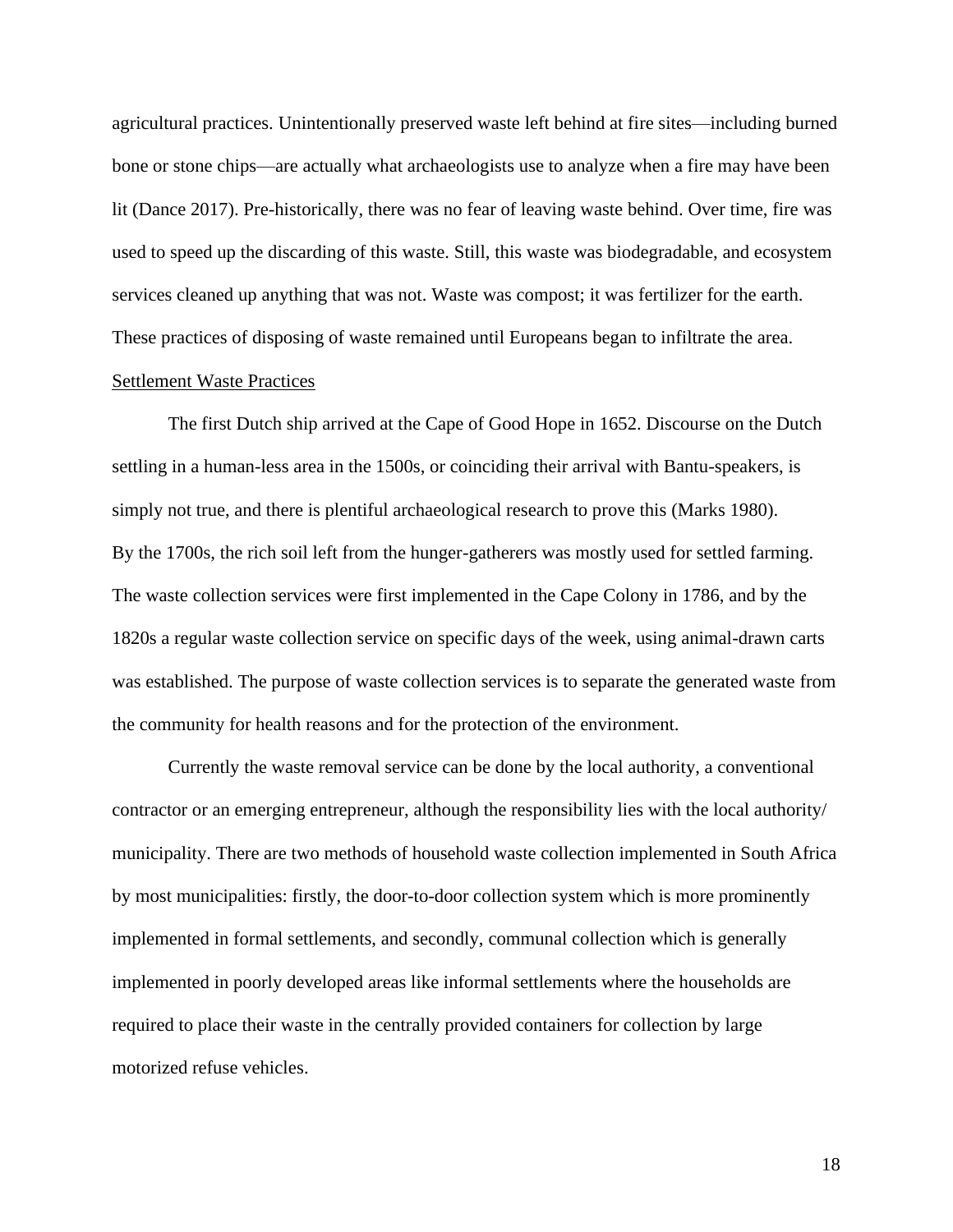The most preferred frequency of collection services to households is once a week. Due to variations in community structures and geographical distribution, the same type of waste collection services is not appropriate and sustainable across all areas/ municipalities. Factors that can influence waste collection services include affordability, accessibility (particularly road infrastructure and condition), level of education of both community and authorities, availability and suitability of on-site storage containers, composition and volume of waste, appropriate vehicles and available expertise, distance to disposal site and collection systems like communal collection and door to door collection. The waste collection route map is critical as it provides a guide on the starting point and final point of collection and plays a role in minimizing the travelling costs. The collection should also be at a regular time for the convenience of the residents. It was only in the 1920s, that waste collection was done using motor vehicles in South Africa. There are several options for transportation of waste including the hand cart, animaldrawn cart, tractor and trailer, flat-bed truck, tip truck, rear-end loader, econo-loader, lugger/ skip loader, roll on- roll off truck, and rail. The type of transport selected will depend on the composition of waste, the type of storage container and funds available.

Presently, economic growth, urbanization, and population growth in South Africa have caused an influx of waste production. As in most developing and developed countries, sustainable waste management practices have not kept up with this growth. Issues of waste management in the present day as listed by the government include ineffective data collection systems and lack of compliance and enforcement capacity, lack of education and awareness amongst stakeholders within the waste sector, operational costs for management of waste, support for waste reduction at local government level, availability of suitable land for waste disposal, lack of structural incentives for reduction, and recycling and/or reuse of waste (DEA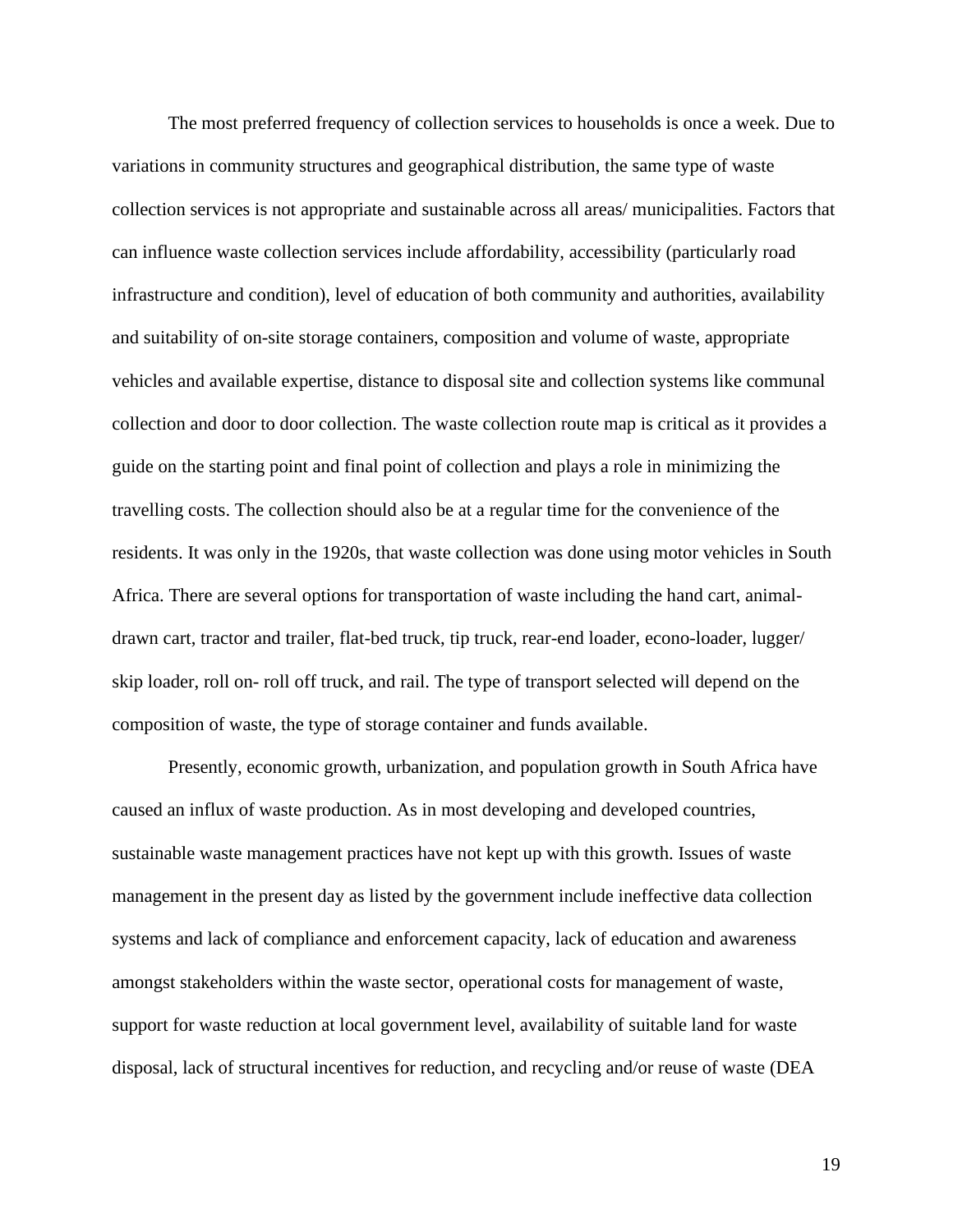and UNEP 2013). In 2009, a hierarchical approach to waste management was implemented, with waste avoidance and reduction at the top and treatment and disposal at the bottom.

Treatment and disposal are the last resorts, yet eleven years later, 90% of all waste is sent to landfills (Godfrey *et al*. 2017). Laura Godfrey and Suzan Oelofse list out four different phases in South African waste management from 1989 to the present day. The stages relate to landfilling, recycling, regulations, and a mandatory Extended Producer Responsibility scheme. Landfilling became popular because landfill gate fees were much cheaper than recycling, leading municipalities and waste generators to be unwilling to find alternative solutions. There also was an assumed vast amount of space in the country. Recycling began in the 1970s, though it was quite limited. With the National Waste Management Summit and the publication of the Polokwane Declaration in 2001, goals to make recycling more prominent, to avoid the generation of waste in its production, and to guide South Africa to becoming zero-waste were ratified by the government, though they were not legislated.

Voluntary Extended Producer Responsibility groups to encourage recycling also became popularized during this time, though not without struggles. Although economic incentives had been provided to support these initiatives, these incentives appeared to be more about raising money for the national fiscus rather than driving a secondary resources economy in South Africa. (Godfrey *et al*. 2017). It was only following the creation of the NEM: Waste Act (Act 56 of 2008) that provided the legal framework necessary to move the EPR schemes from voluntary to mandatory, with the Waste Tyre Plan (2012) marking the beginning of the shift. Collect-A-Can (explain these orgs). Beverage can collection rates increased from 18% in 1993 to 72% in 2015.

Informal waste pickers have also become popularized, making up 0.6% of the urban population, or approximately 215,000 waste pickers. (Linzer *et al.* 2013). These numbers are on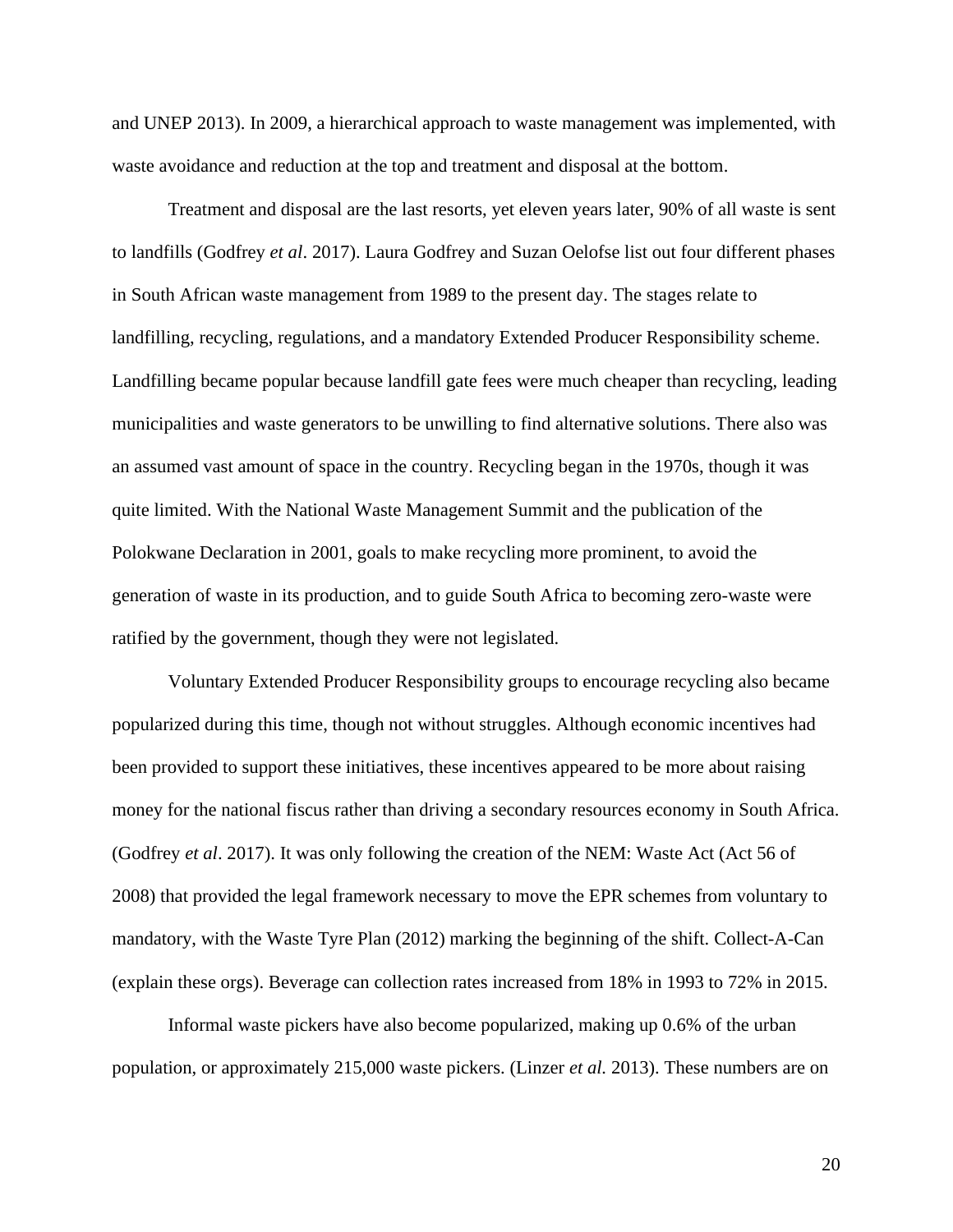the rise, correlating with South Africa's rise in unemployment and therefore the rise in workers in the informal sector (Godfrey *et al.* 2017). Co-operatives have been encouraged by the government to help formalize the informal sector, yet these have had a very high failure rate (91.8%) (DTI). Most often these co-operatives fail because of a lack of infrastructure: little to no access to the transport, equipment, or premises at which to sort and store recyclables. Operational challenges also make it difficult, including difficulty in accessing markets, and miseducation on how to operate a business.

Regulations have been discussed in government since the publication of the White Paper on IP&WM, though it wasn't until eight years later when the first legislation was published. This legislation, the NEM:WA (Act 59 of 2008) enabled the regulation of every aspect of the waste management and secondary resources value chain in South Africa. Following this was a series of regulations aiming to control human and environmental health impacts associated with poor waste management as well as shifting the patterns of waste disposal to fitting within the cyclical framework or reusing, recycling, and recovering. This influx of regulations has actually damaged the implementation of recycling as the sector has become so controlled that extensive legislative requirements must be issued in order for any growth of a recycling economy to occur.

Urban centers in underdeveloped parts of the country tend to face serious challenges in the disposal, transportation, treatment, and collection of waste, leading to indiscriminate dumping at uncontrolled sites. Volumes of waste increase with population increases and standards of living, as economic development leads to more consumption of goods, and therefore more waste. Some of the reasons for these difficulties with waste harm-reduction include the lack of access to adequate recycling and waste disposal facilities, the inconvenience of collecting and sorting waste (both by individual households and greater organizations), discrepancies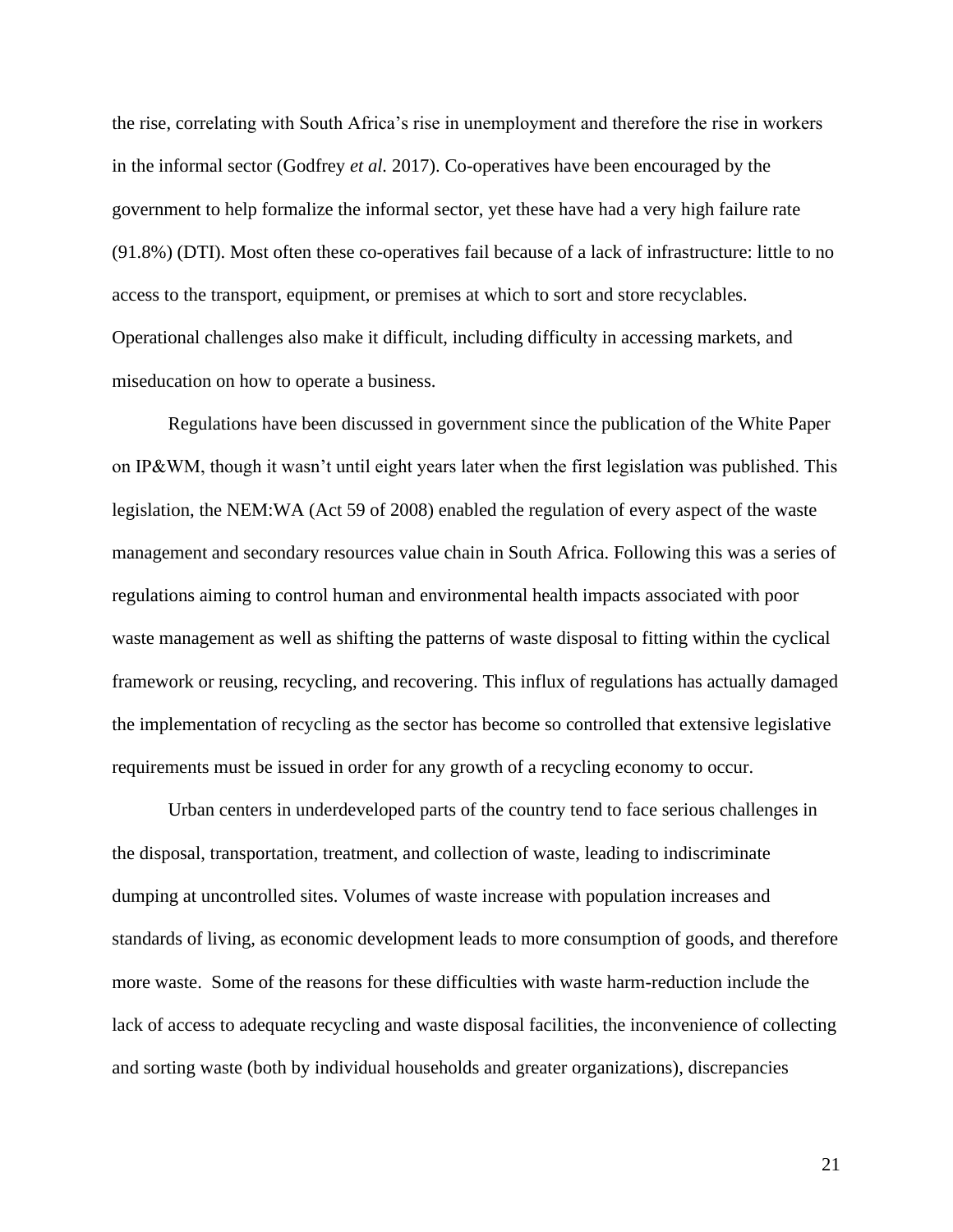between intention and action as defined by government policies, and a general lack of trust between civilians and the government in underdeveloped areas. Research by Gumbo (2020) shows that factors influencing recycling behaviors of individual households include that it is inconvenient, takes up too much time and too much physical space, and it is hard to form the new habit of incorporating sorting and recycling into everyday life. There is also a lack of information on what items can properly be recycled, why they should be putting the effort in in the first place, and whether or not their items actually get recycled.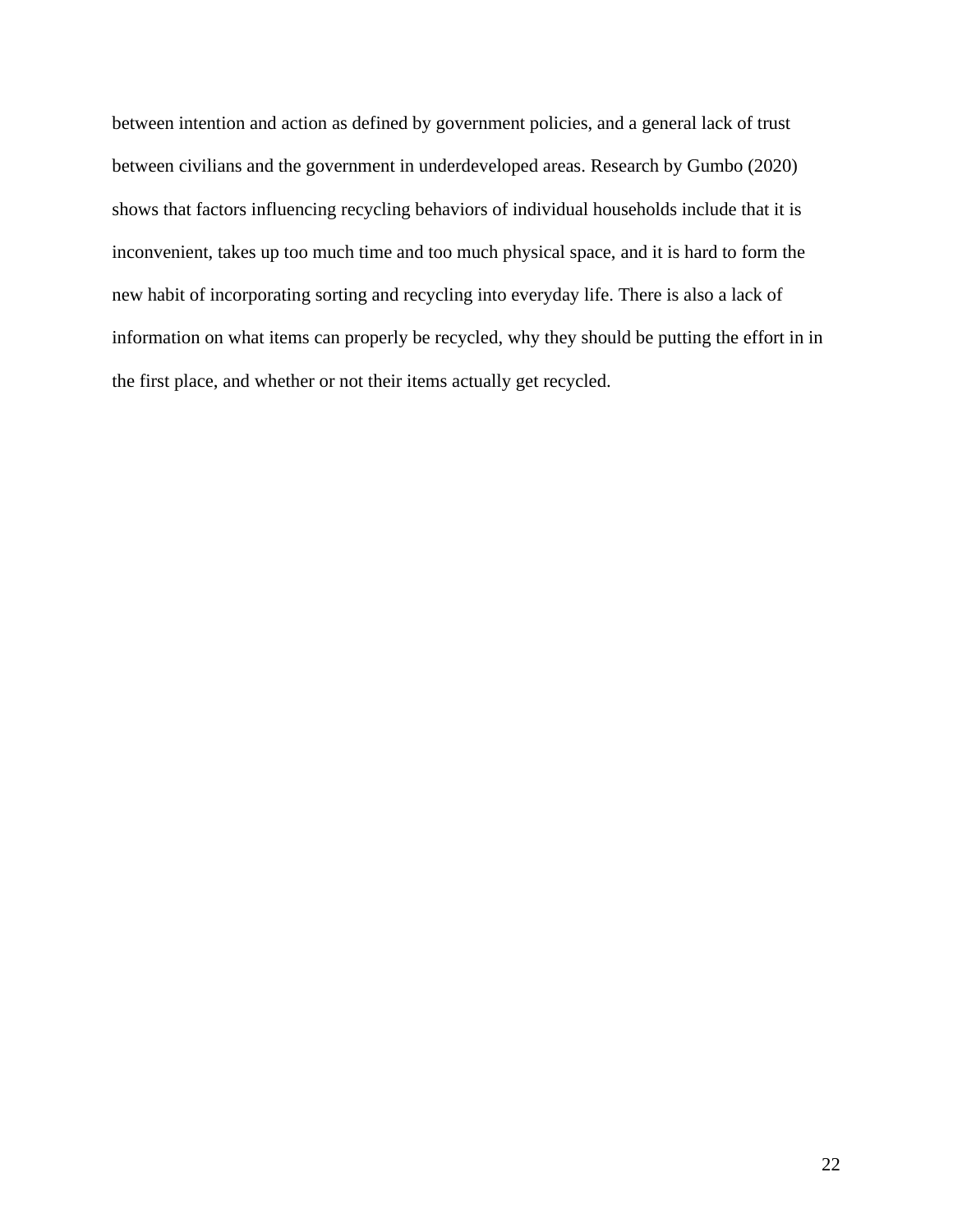## **Chapter 2**

#### Hunter-Gatherer Economics

As discussed previously, waste management requires the movement of waste in order for it to be covered up or seemingly to disappear. This movement is necessary through labor. Dumping the waste may be the easiest form of removal, but is certainly not the most efficient with regards to the long-term quality of the planet. Waste can be recovered and remade at all stages of the dumping process—from household disposal, to cleaning, collection, and sorting. Part of what makes the recovery and reinvention of waste tricky is that there are still risks involved, particularly that the waste can be a form of contamination. Contamination can occur in two ways, with the first being of waste's commonly toxic physical nature, which will be discussed further in chapter 4. Secondly, though, MSW in particular can possess traces of its former owner, whose identity could be stolen or privacy violated (think: old cards, photographs, documents). These objects could also have indeterminate value, whether as an actual object or as part of its material substance.

#### Implementation of Capitalism

Population growth, urbanization and economic development have resulted in changing resource consumption patterns and led to a rapid increase in waste volumes and types of waste. As a result of these trends, existing waste management systems are often overburdened with increasing quantities and changing composition of the waste. This results in a need to periodically evaluate and improve the solid waste management systems.

#### Informal Waste Collection

The informal economy relates to economic activities that are not covered by formal arrangements (ILO, 2003). The informal economy has an important role in the overall economy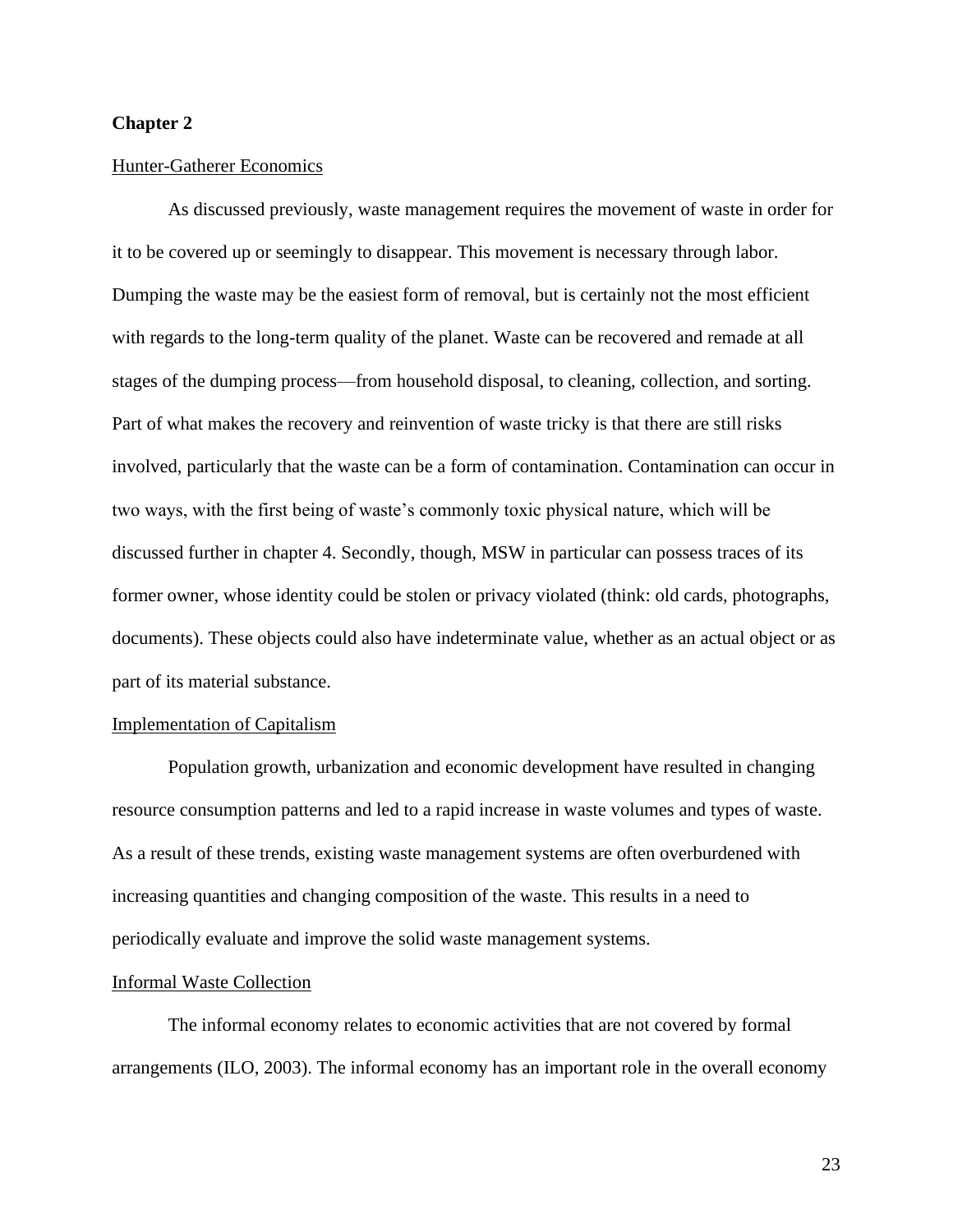of a country, and in South Africa, the informal sector makes up 37.2% of employment (ILO, 2012). The informal economy is particularly important to women, children, and the poor. Waste picking is one aspect of the informal economy that also significantly helps with creating more environmentally sustainable practices. Still, research by Dawa and Kinyanjui (2012) shows that the green economy in general disregards, belittles, and overlooks the informal economy as an asset.

Globally, informal waste collection is the most common form of reuse when dealing with trash. Informal waste collection refers to the process by which people gather rubbish, sort through it, and . The *formal* aspects of this work lie in the waste management sector, and are supported by the government, and laws supporting wages and benefits. The *informal* aspects of this work include that the pickers are not supported by regulations that sustain their business; they work for the most part under the radar, gathering and cleaning items on their own to be resold to suppliers or to other individuals.

The informal sector does not necessarily only refer to impoverished people living amongst dumpsites—it can include middle class sanitation workers that take objects of value out of their garbage collection, or thrifty dumpster-divers and stoopers (people who collect rubbish off of street curbs and household stoops). The difference between these informal pickers and their counterparts is twofold. First, they are not necessarily picking due to desperation; they have much more access to formal paying jobs than those who use picking as their form of subsistence. Secondly, they live removed from the dumpsites. Informal waste collection tends to be gendered and infantilized (Reno 2019).

A linear economy cannot sustain itself when the resources being consumed are finite. A close-looped, circular economy is necessary for progress to continue on without risking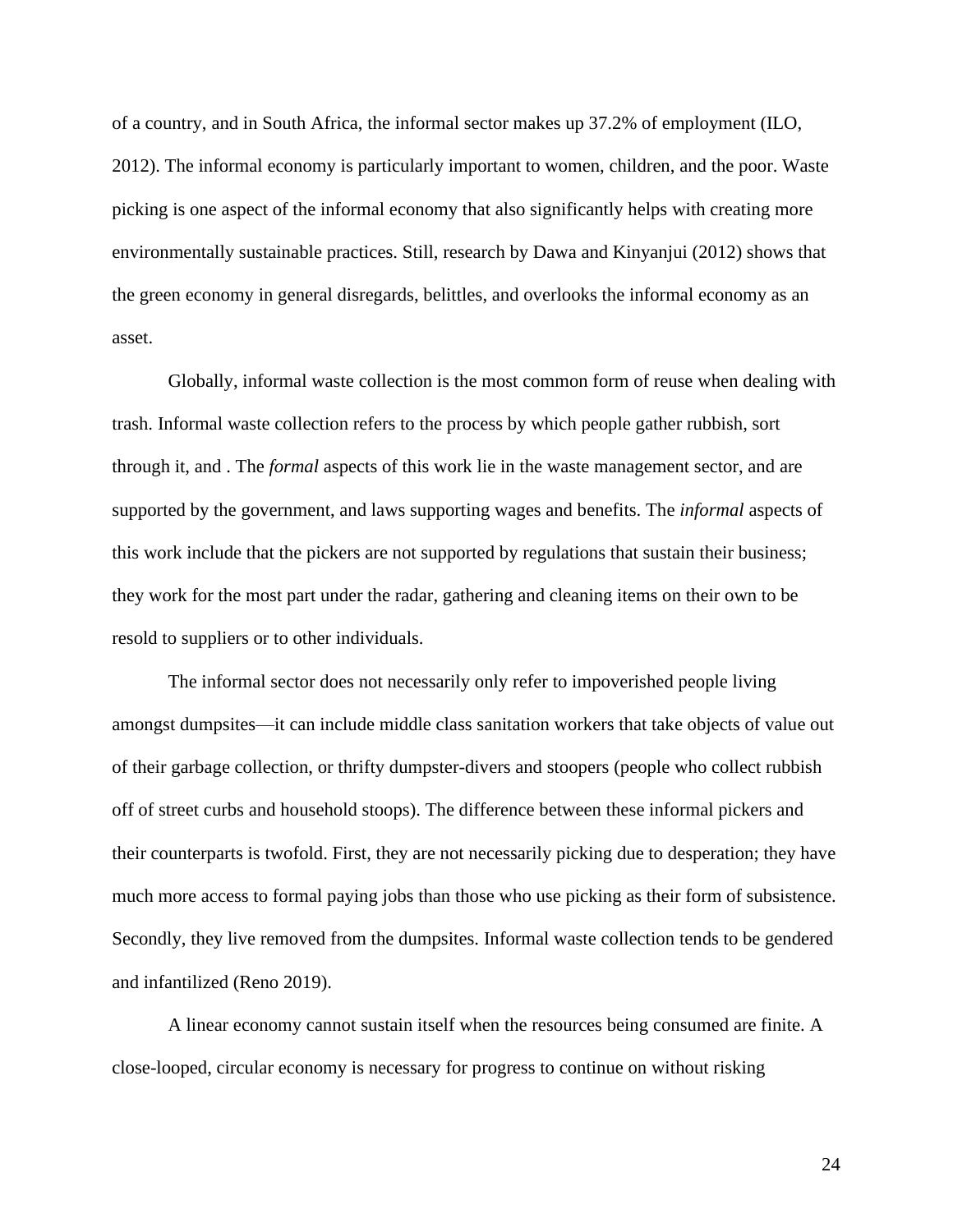demolition; balance is necessary and desired. The main source of the problem lies within the hands of the bourgeoise. Their desire to hold onto power and inability to redistribute their wealth slows the means of production for anyone but themselves. A shift towards socialism would allow production to be for use, not profit, so that no one person would exploit another (Nkrumah 1968). Development would still occur, but only to benefit the welfare of all. Education and enhancement of the community would be of the utmost importance. Thus, the waste management sector needs to be decolonized, as the root of the problems within this sector are results of wealth inequalities and lack of welfare for communities.

#### Consumerism

Humankind is not wasteful by design, as discussed in Chapter 1. Abundant waste is not inevitable. Consumerism is one of the main culprits of this. A study by Addai-Poku shows that shoppers were more likely to buy cheaper conventional products over expensive green products. Price was considered the most important deciding factor in the shoppers' experience (Addai-Poku, 1997).

One of the biggest problems facing South Africa's environment is pollution and the consumption of non-renewable natural resources. Ever-increasing population and industrial development mean that more and more natural resources are consumed each year with the result that more waste products are produced, such as plastics, tins, papers, and glass and greenhouse gases. In order to address the problem of increasing waste production, South Africa has formulated policies that will firstly ensure the protection of the environment, its biodiversity and people. Secondly, the policy aims to enable the structures that are mandated with waste disposal services such as municipalities and the communities to manage their waste appropriately. The legislation such as the National Environmental Management Waste Act (NEMWA), and the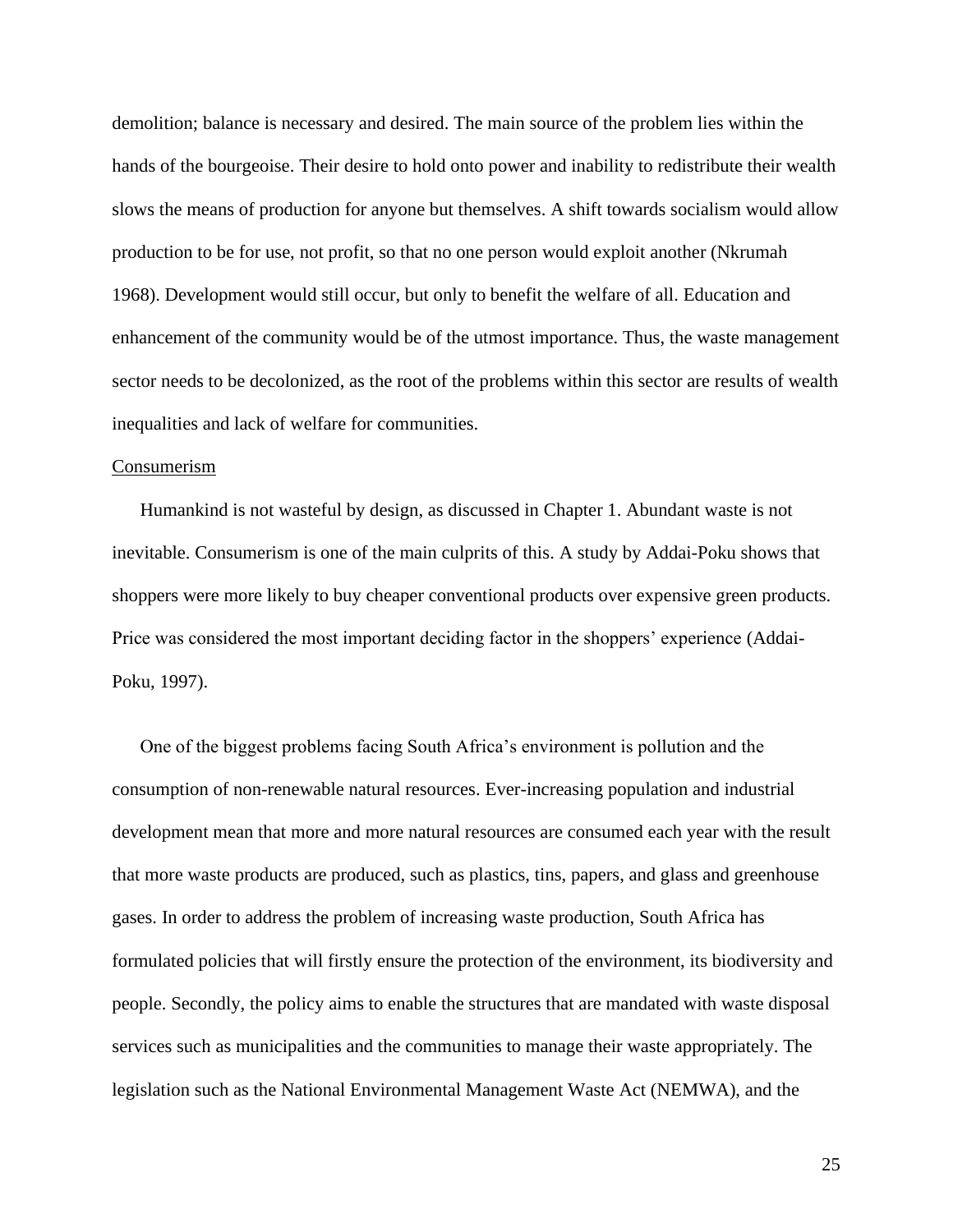Environmental Conservation Act (ECA) provide a framework within which the country can respond to this problem. South Africa generates  $42$  million  $m<sup>3</sup>$  of solid waste every year, which translates to 0.7 kg per person per day. The figures are said to be comparable to developed countries such as UK (0.73 kg and Singapore (0.8 kg). South Africa's capacity to treat, store and dispose of high volumes of waste are limited and this will lead to a shortage of land for landfill sites. Rapid urbanization has created many informal and congested settlements on peripheries of towns and cities. This has provided authorities responsible for waste management in South Africa with new challenges (DEA and UNEP 2013). There is a need for a more systematic approach to managing waste in the rural and urban areas through integrated waste management practices.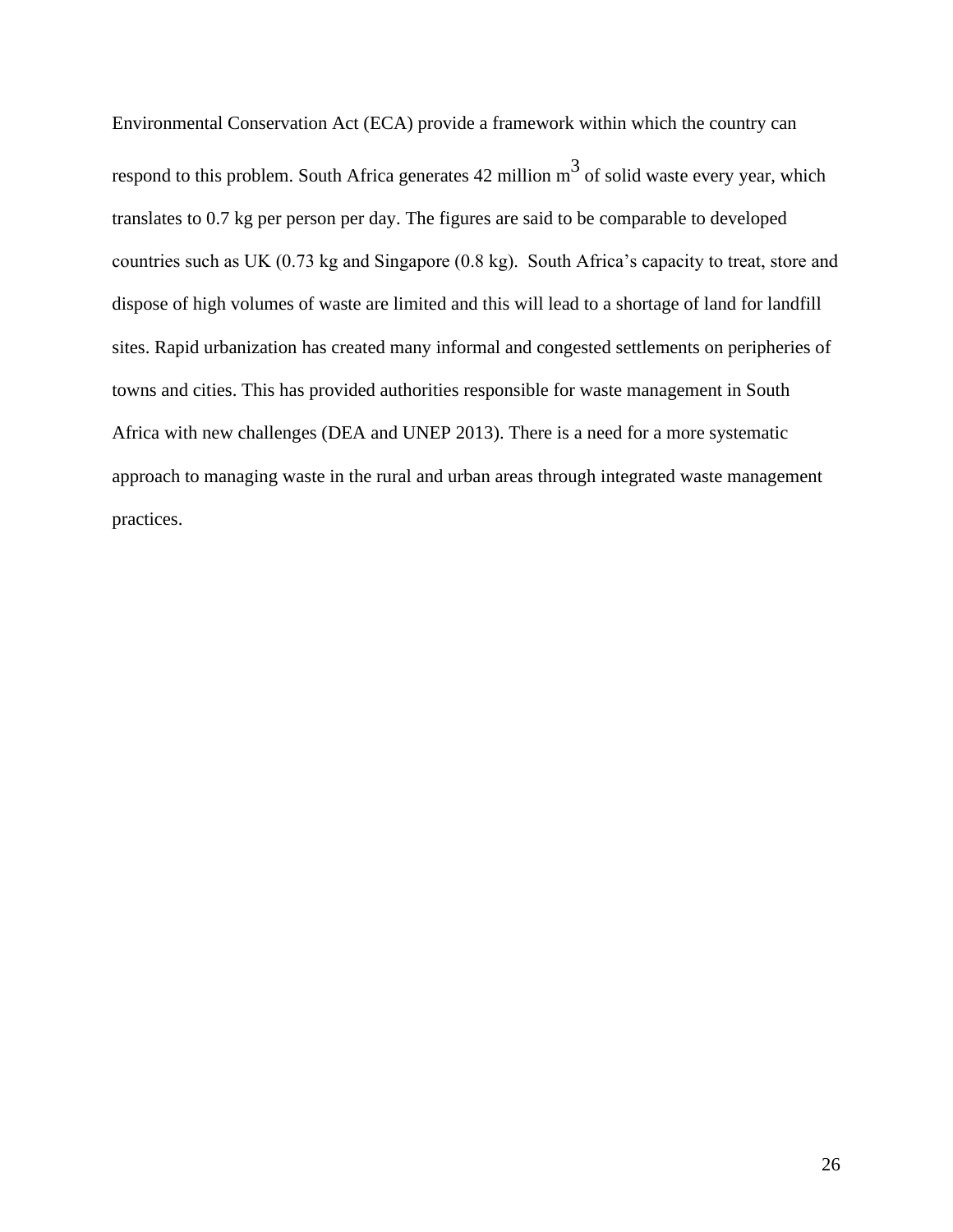#### **Chapter 3:** When Trash Replaces Nature: Psychology

There are a number of emotional impacts that come with an ill-equipped waste management system. Environmental psychology is the science of humans interacting with their physical setting. It became popularized when psychologists began analyzing humans' interactions within the natural and built environment to understand psychological diagnoses (Miller and Spoolman 2011). Richard Louv's book *Last Child in the Woods* explains connections between children's lack of interactions with nature and the rise of childhood health issues such as obesity, attention disorders, depression, and other behavioral problems. Louv's research shows that direct exposure to nature is vital for children to develop emotional strength and physical health. If children develop without establishing a connection to nature, they could fall victim to this nature-deficient disorder (Louv 2008). While *Last Child in the Woods* is renowned, nature-deficit disorder is not technically recognized by any medical manuals, though numerous other researchers have agreed that for children to grow up without nature is to harm them mentally.

Getting children to spend more time outdoors in nature is the main way to eliminate the consequences of nature-deficit disorder. Advocating for children to spend more time in nature in Mamelodi, though, is more of a difficult task, for a number of reasons based around the problems surrounding waste mismanagement. Townships are high-density, semi-urban areas, and were not designed with green spaces in mind, both in public settings and private. Research by McConnachie and Shackleton shows that locations of green space are also influenced by its location relative to the commercial core and what ethnicity, education, and relative wealth the nearby residents have. In particular, their research amongst that of others shows that white people in South Africa lived in areas with the lowest density of housing and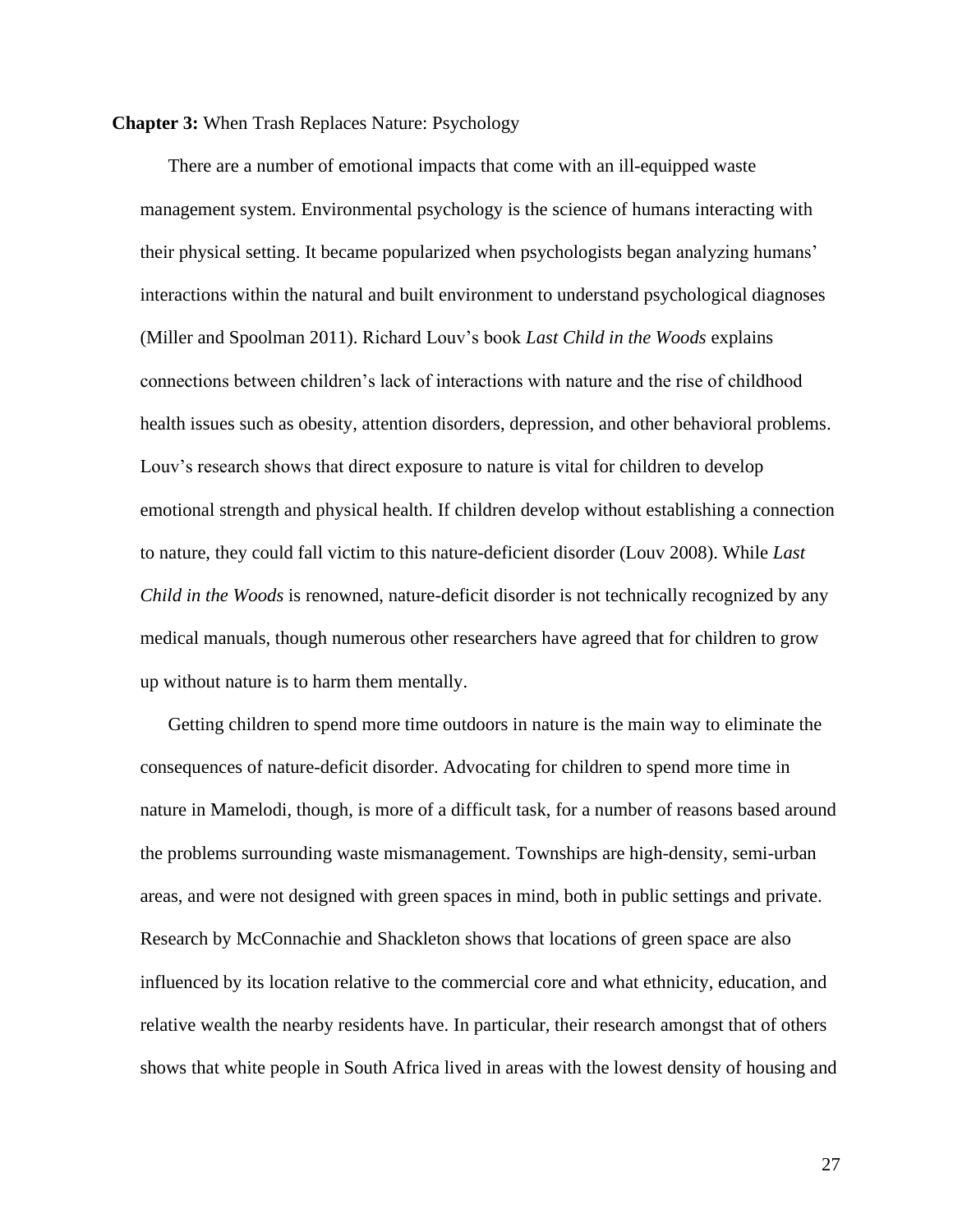highest area of green space per capita. For children to leave the township and have access to one of the nearby parks, they would need transportation, funding to pay for entrance fees, and adults to take off from work to chaperone. The parks in South Africa were designed for the wealthy, certainly not for the people of the townships (McConnachie and Shackleton 2010).

Maintenance of green spaces in urban settings is also vital for economic improvement in the area. Similar to the broken windows theory, when a significant amount of litter is on the ground, it leads to people littering more (Huffman *et al.* 1995). This dismantles the aesthetic capabilities of an area. Public areas coated in litter can deter new businesses from arising as they are less visually pleasing, diminishing the value of the property. Capitalism's cycle of poverty makes this difficult to escape from: in order for people to have access to waste removal services, they need an income to pay taxes off of. On the other hand, though, local economic opportunities are so scarce that the wealth remains in the hands of the oppressors. Finding work inside townships is difficult enough with high levels of business degradation and abandonment. Working outside of townships requires transportation and can take up a significant amount of time. With abandoned buildings and a general sense of dismay and hopelessness amongst the people living in townships, domestic violence and crime prevails. The system of oppression under apartheid is working as it was designed, and it continues on this way. Without safe public green spaces, there are few places for people to find peace (Ruane 2010).

It has also been evidenced that in many traditional cultures in South Africa, mental health services are taboo. Through processes of colonization and actions of underdevelopment by European nations (Rodney 2018), modern-day mental health treatment and trust in psychiatrists and other psychological medical practitioners has been diminished. It is not that mental health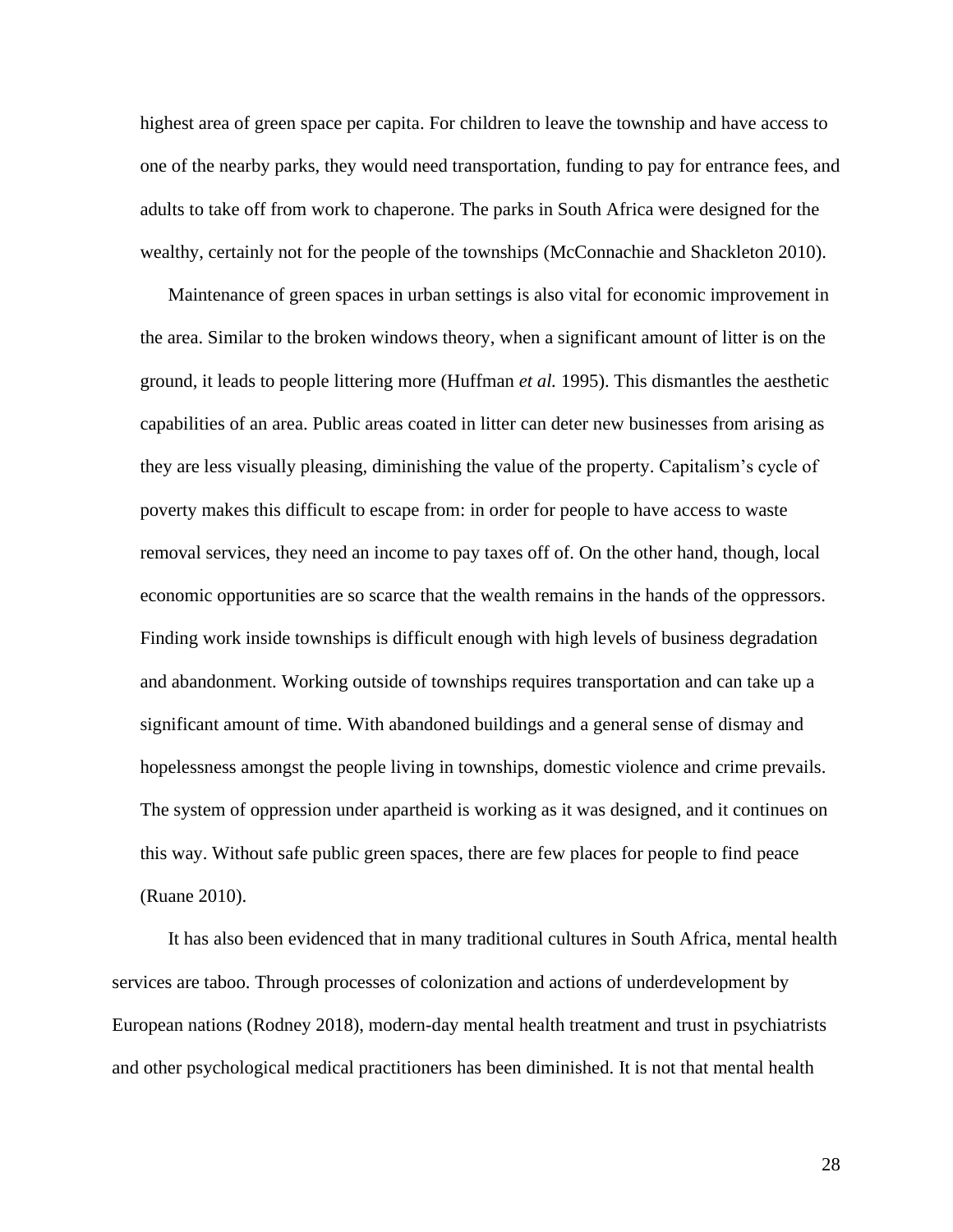concerns were obsolete pre-colonization, but there were different ways of treatment for them. Mental health concerns were not necessarily a problem, but an element of a person that made them unique. Money has likely become one of the reasons mental health has become a taboo topic in this region. Treatment for mental health costs money, and it can take many trials of treatment practices before the proper diagnoses is discovered. Therapists, psychiatrists, and medications to change behavioral problems can rack up a large sum. Westernized treatment plans had been designed to treat problems that flowed with modernization, whereas traditional treatment plans treat traditional issues better. The problem is when people try to incorporate traditional treatment plans onto non-traditional problems. For example, a study by Roberts *et al.*  shows that children exposed to NO2 and PM2.5, two chemicals released with the burning of toxic waste, have a high chance of being diagnosed with depression by the time they turn eighteen years old (Roberts *et al.* 2019). This type of depression was spurred by environmental factors, therefore the treatment would be different, as the root of the problem is chemical-based. The problems surrounding mental health are cyclical. Stigma surrounds mental health problems as well as the treatments for them, leading to persuasion from elders not to partake (Ruane 2010).

Improper waste management causes significant problems in variety of areas relating to mental health, ranging from those involved with economic instability, to causing disease directly in children spurred by the intake of chemicals. In the following chapter, I will be unpacking the various physical ailments that come with improper waste management.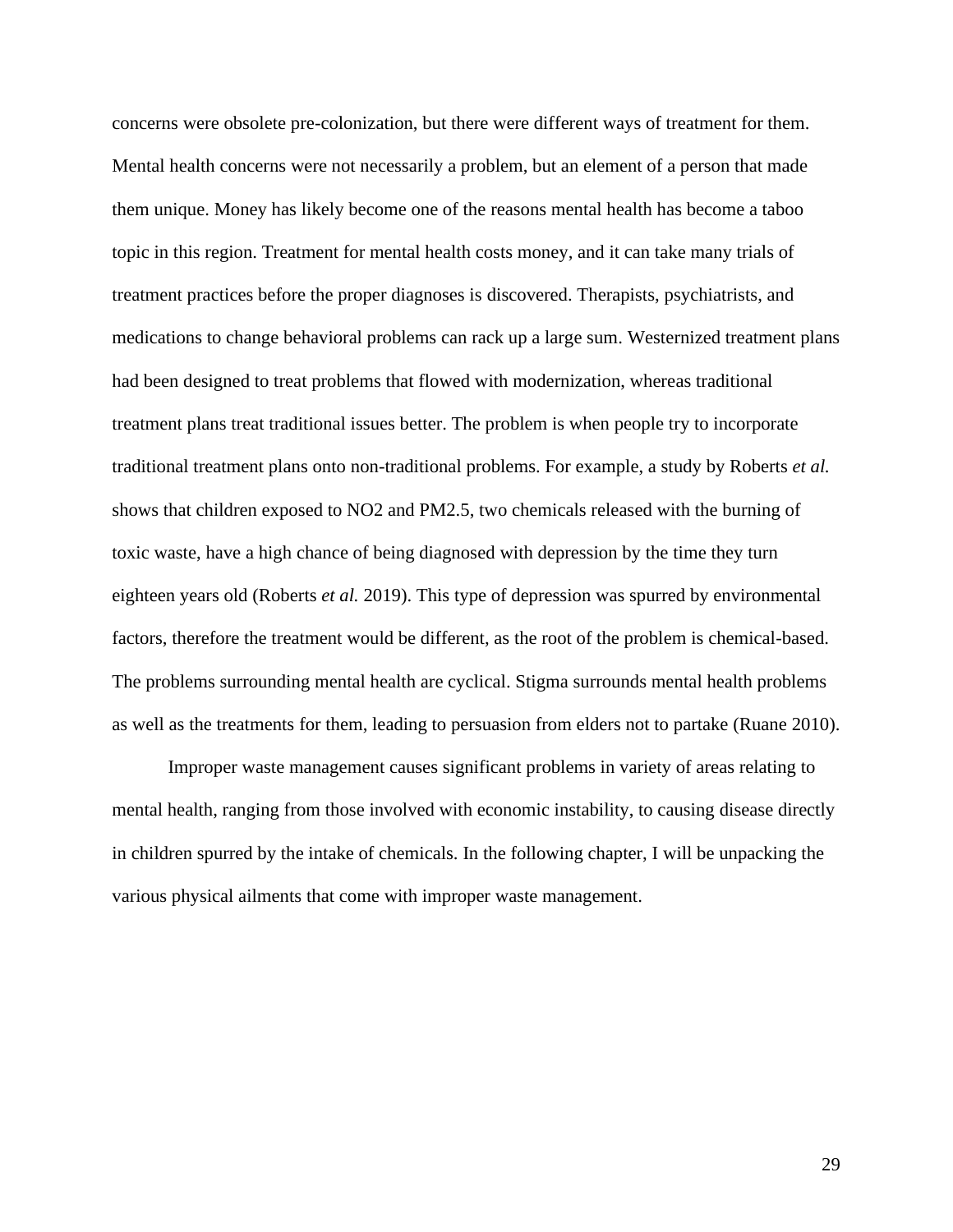#### **Chapter 4**: Burning Garbage, Burning Lungs

During my time in South Africa, I learned that many of the students at Funanani suffered from asthma. On warm, dry days when the incineration pile was burning, many of these students would stay home from school or return home after a short amount of time at school because the air quality was too harsh for them. On these days, the other students made sure to keep the windows and doors of the classrooms shut tight, which seemed to help keep the smoky air out but did nothing to help the stifling heat indoors. Gym class and recess would be held outdoors except on these days, transforming into a study hall instead, leaving the kids jumpy with energy and unable to sit still and focus. Limiting the children's access to the toxic air was well worth the short-term consequences of obnoxious students. Informal incineration can cause severe problems to physical health. The most obvious one is asthma.

In one study, Njoku shows a number of correlations to diseases and landfill proximity, including that one in four people under eighteen years old living near a landfill will develop asthma. The same research shows that 78% of participants living close to landfill sites have experienced health issues related to gaseous pollutants coming from the landfill. Also, 30% of participants living close to the landfill and 56% living far from the landfill agreed that garbage and litter in the streets and in public areas were considered a serious problem. This research is related to formal landfill sites, where laws—as adequate or inadequate as they may be—are followed (Njoku 2019). In informal sites, the severe effects of the improper waste management are likely higher, considering that no rules are followed.

Even when garbage is not burnt, it can still cause negative consequences on physical health. Litter can attract rodents, flies, mosquitoes, and cockroaches, all of which can also spread their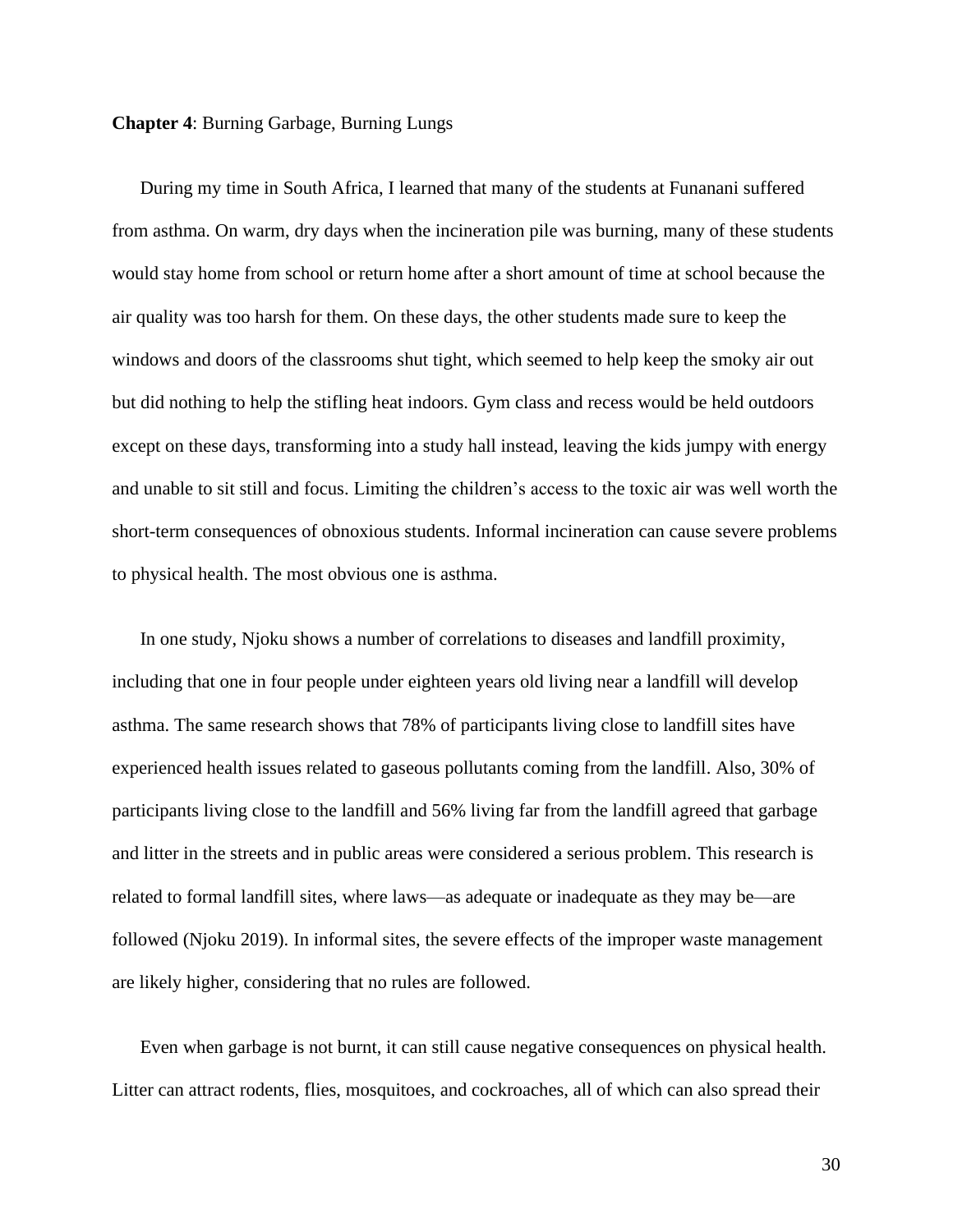own forms of disease (Nkosi 2014). For example, malaria is prominent in southern Africa. Plastic bags and other similar forms of garbage can collect groundwater and offer great breeding grounds for mosquitos that carry malaria (Miller and Spoolman 2011). Garbage in landfills does not disintegrate or decompose within months—in fact, it can take centuries, as it is compact and protected from sunlight, water, air, and microorganisms that would otherwise break down these wastes.

Additionally, there are issues that correspond with leachate. Leachate is the mixture of waste, toxic liquids, and rainwater that occurs inevitably with all outdoor dumpsites. Formal dumpsites have proper protocols to keep the leachate separate from the groundwater, so as to not contaminate nearby water systems. Sheets of synthetic material layer together to contain any leachate (Taylor 2014). Without leachate protection, chemicals and bacteria can easily contaminate drinking water.

Mercury is one of the toxic chemicals that is found in leachate. Mercury is found in many household appliances, including thermometers, light bulbs, batteries, pesticides, and cosmetics. When these items get thrown out without first being separated as toxic waste away from regular MSW, the mercury in these items can seep out and combine with leachate in the dumpsite. The degradation of plastics is one of the most serious consequences of MSW (Reno 2019). MSW that has been landfilled degrades anaerobically productive methane gas, which has on average twenty-one times the potential of polluting the global atmosphere than carbon dioxide (Gumbo 2020).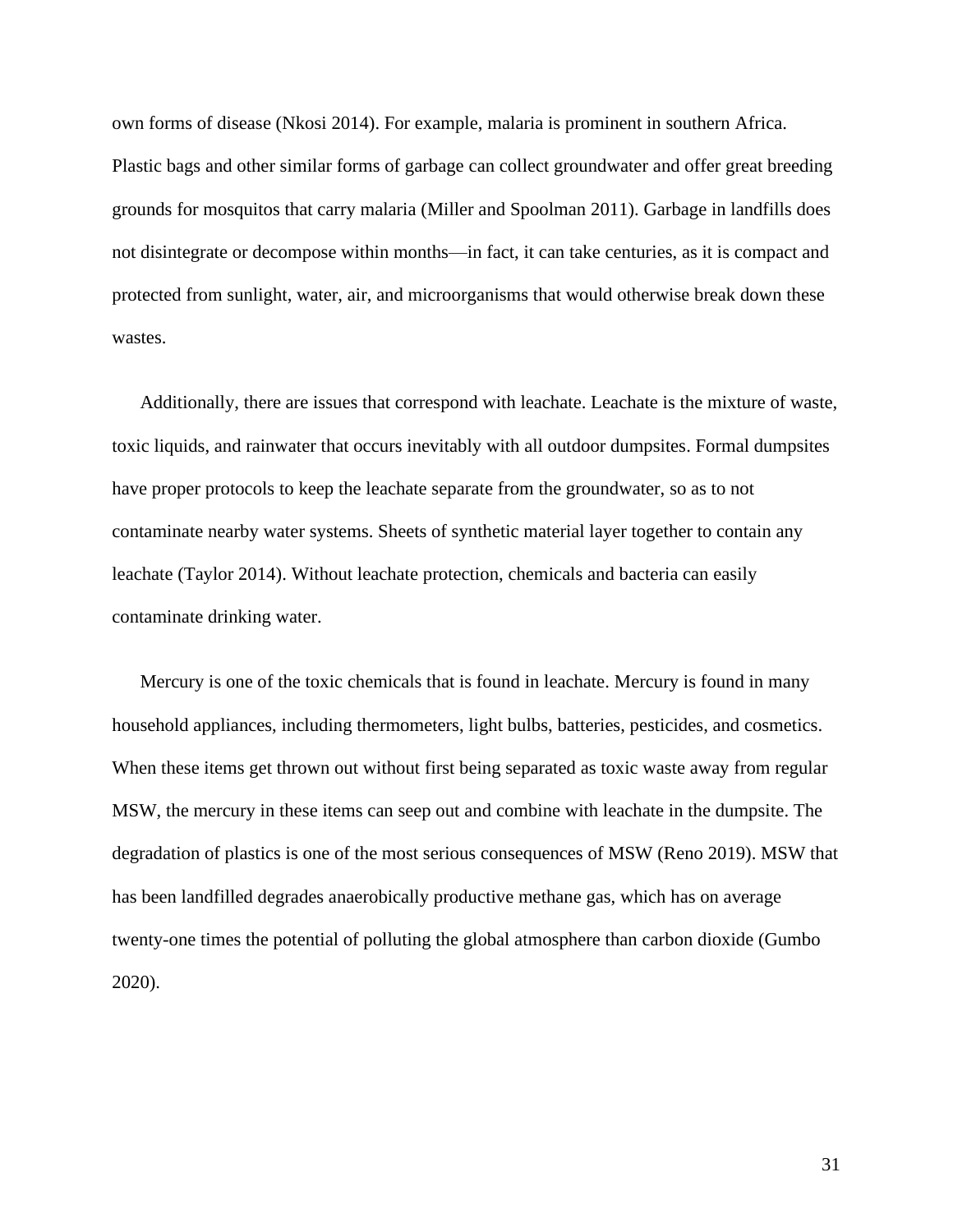#### **Chapter 5**: Regenerative Reform

"Growing up in Limpopo, I noticed littering and garbage everywhere, and it's still a problem today. Twentyeight years of democracy and it's still there." – *Booi Themeli, South African citizen*

As I saw when I was working as a teacher's assistant at Funanani, the youth of South Africa are ready for change. They believe that they deserve more, and that their existence carries beyond their current circumstances.

The only way for substantial, drastic change with regards to the waste management sector will be to change the economy and the way that products are manufactured and valued. Unregulated capitalism does not fit into the vision for the future. A strong economy that supports green growth, sustainability, and social economics can be made possible through redistribution of income, wealth, and power. There must be a significant decrease in consumption and population growth, as well as a shift from viewing nature as a means to an end to understanding the value of nature for its own sake. Green growth can be made possible within the social worldview through green jobs, social protection for vulnerable groups, equality of opportunity amongst people, and consultation with stakeholders (McConnachie and Shackleton 2010).

The informal economy will expand as does modern industrial growth—it is not merely the traditional economy being overtaken. In South Africa, it contributes a significant share of the GDP. Members of the informal economy work closely with the formal economy, as they produce for, trade with, distribute for, and provide services to the formal economy. More of an incorporation of the formal and informal economy could benefit workers in that it would welcome efforts to reduce barriers to registration and increase benefits to workers, including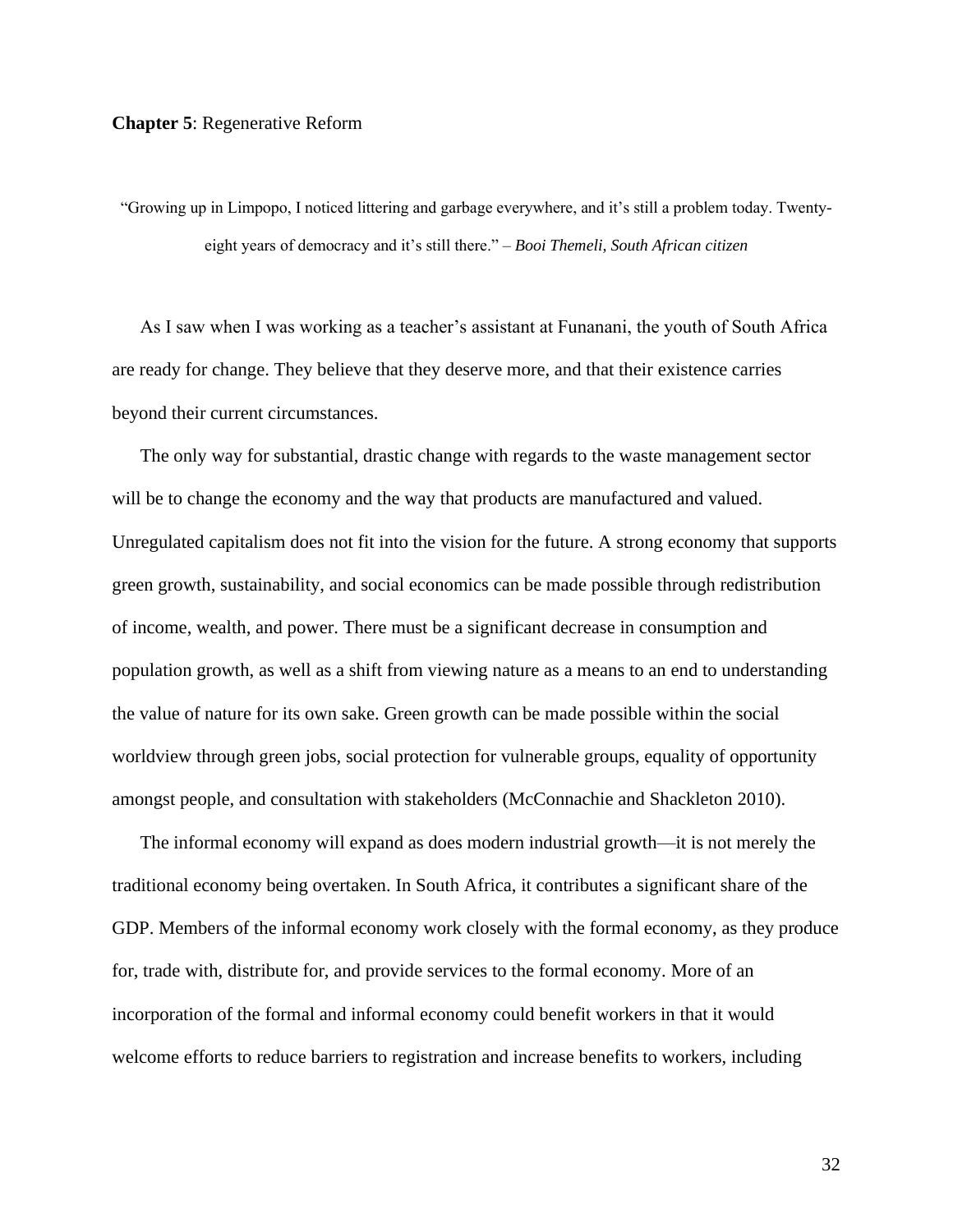giving them more stable jobs and workers' rights. Environmental justice and a shift towards localization can also assist with making all sectors more environmentally sustainable (Sze 2020).

Effective municipal solid waste management systems (MSWM) can contribute to improving public health outcomes through reducing opportunities for disease spreading vermin to thrive, such as occurs at unregulated local dumpsites. It also contributes to enhancing environmental quality by protecting watercourses, ground water and preventing illegal dumping and littering. A well-designed MSWM system supports higher levels of economic activity and can contribute directly to poverty alleviation through job creation. Conversely, a failure to provide effective MSWM system is felt most severely by poor households. Waste issue took root as a social issue, but stems as an economics issue. We must abandon the linear economy model in favor of circular, close-looped, regenerative models.

With that, humans must also manufacture products that follow circular design. As McDonough and Braungart detail in *Cradle to Cradle*, products can be designed so that their parts are reused either as part of the technical cycle or biological cycle. Biomimicry can be used to create these designs so that they can be properly recycled. Toxic substances can be taken out of products altogether and replaced with a safer substance. A different strategy altogether could be to sell services rather than products—for example, a dishwasher may be 'lent out' for some years to assist the customer in cleaning dishes, and be checked upon every so often for parts to be fixed and taken back to the main supplier and recycled if need be. There becomes less of an emphasis on owning property and more on a communal understanding of creating a continual flow of reusing and recycling (Braungart and McDonough, 2009).

The South African government does have some sector- and time-specific policies and government initiatives and plans that support the green economy framework (Montmasson-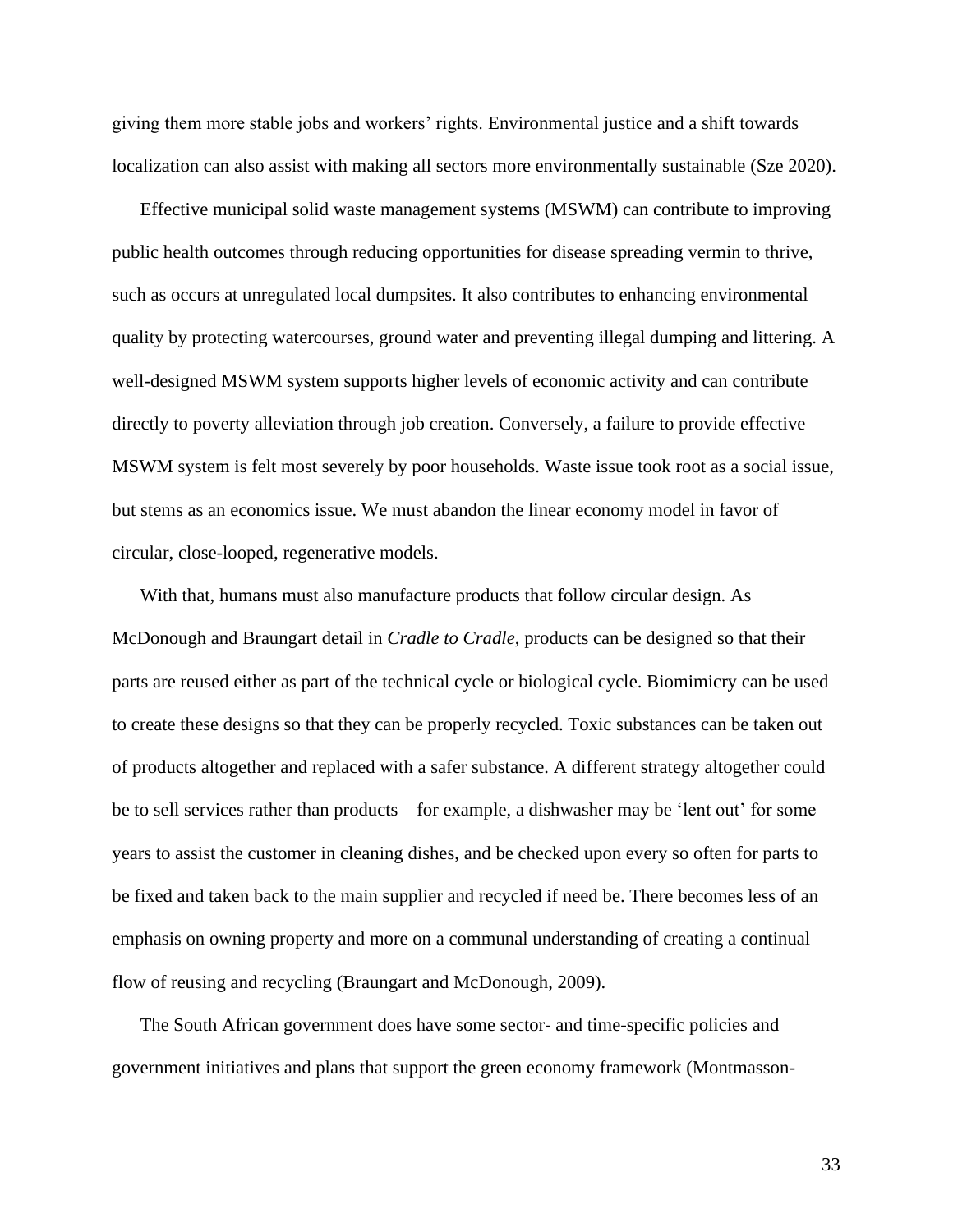Claire 2012), (NDP), (Sustainlabour 2013), (DEA & UNEP 2013). These policies are designed to support steady employment growth and development along with a transition to full environmental sustainability. While these plans seem promising, they have not made much of a dent since their initial implementation.

The National Development Plan (NDP) is South Africa's take on the United Nation's Sustainable Development Goals. The goal of the NDP is to uncover where South Africa lies as a country (in terms of poverty, economics, well-being, education, etc.) and to find a path to solve those issues bringing the country down. The NDP stresses the intersectionality between the damaging effects on impoverished peoples that climate change and abuse of the environment has. Although the NDP is a positive, productive effort to diminish the problems that South Africa as a nation is facing, the development strategies involved are not direct enough to heal the country by 2030. The NDP "aims to eliminate poverty and reduce inequality by 2030" and for "absolute reductions in the total column of waste disposed to landfill each year" (Commission, 57). Unfortunately, in one lengthy article published recently by the South African Broadcasting Corporation, the NDP has caused hardly any change in the goals set out back in 2013 (Sibanyoni). "Looking at the pace of things since 2013, they haven't even made a dent…and the problem is going to be compounded by the impact covid-19, because now it means the government priorities are going to change to secure the vaccines and rebuild the communities." (Themeli)

The general consensus of South Africans is dismay with this plan, and distrust that it will accomplish anything. Part of the issue as of recently is also that of the COVID-19 pandemic. Due to the pandemic, funding that was once budgeted to environmental concerns has been transferred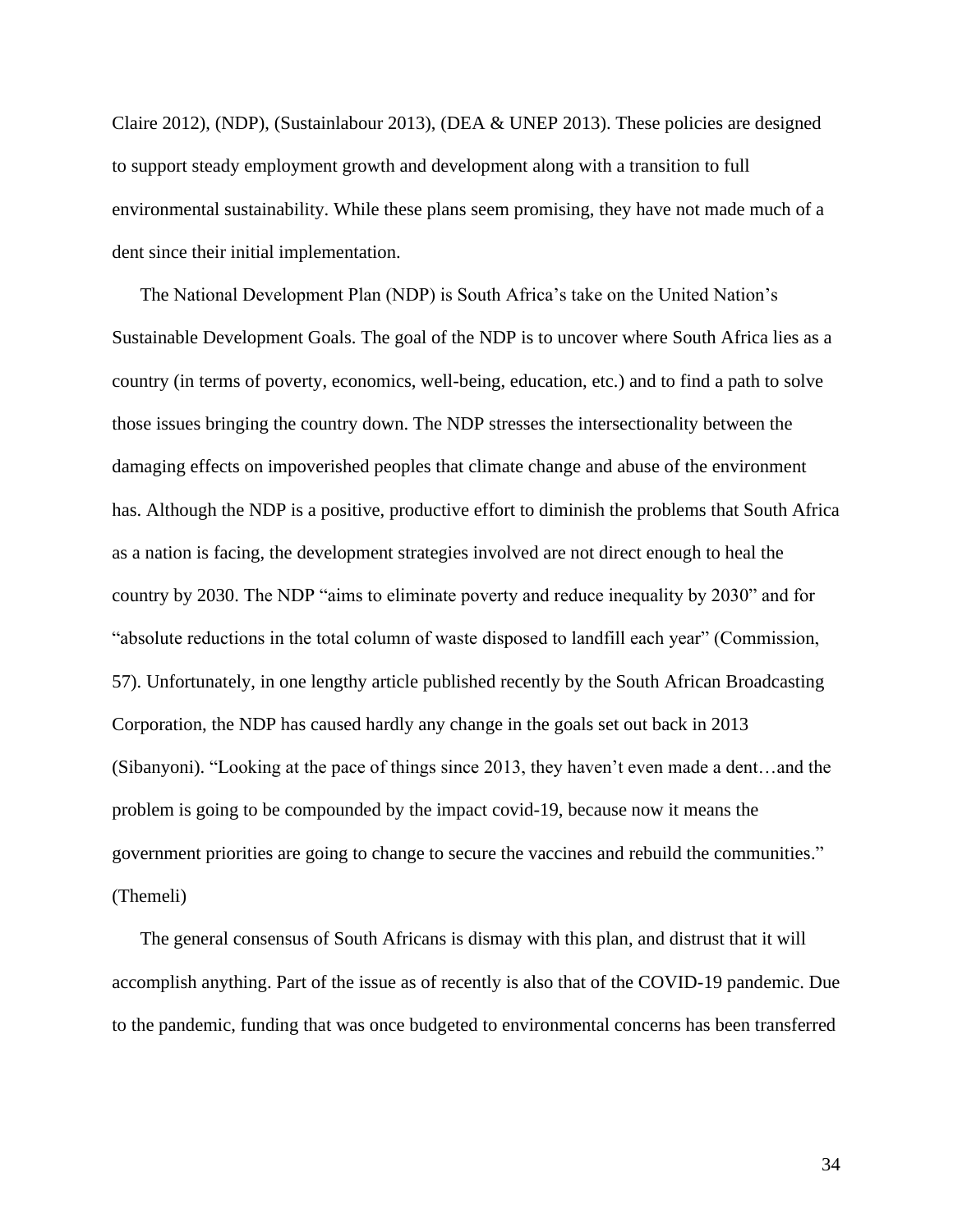to easing pandemic sufferings. That being said, its positive affirmations and ideas are still important to have in a legal document and to be acknowledged.

Education is the most important factor in improving society. For those attending school, education contains the building blocks needed for a job, for basic understanding of rights, and for independence. But it doesn't end there— lifelong learning is vastly important in the continuation and expansion of those building blocks that have been learned in a variety of ways. The history of apartheid still has South African education at a split of inequality at all levels and is particularly acute in schools with significant populations of people of color, which is recognized by the National Development Plan as well as researchers in various sectors (Commission 2013), (Zeleza 2017).

Public demands for more recycling and a reduction of greenhouse gas have led to emerging technologies focusing on waste regulation. Some of these technologies include thermal waste treatments (such as gasification and pyrolysis), in-vessel composting, anaerobic digestion, and "eco-enzyme" devices (Reno 2019). Public education on the importance of green consumerism will be important in encouraging shoppers to buy the more environmentally friendly versions of products. As these products tend to be more expensive, lower taxes or subsidies should also be required to promote green consumerism (Addai-Poku, 1997).

#### *Conclusion*

My answer for how to resolve the problem of waste management in South Africa has yet to be resolved in a clear manner. Ecobricks can certainly be a part of the vision, but much grander scale transformations have to take place in the economy and social spheres as well. Community building remains key in the assessment. There are many ways to strengthen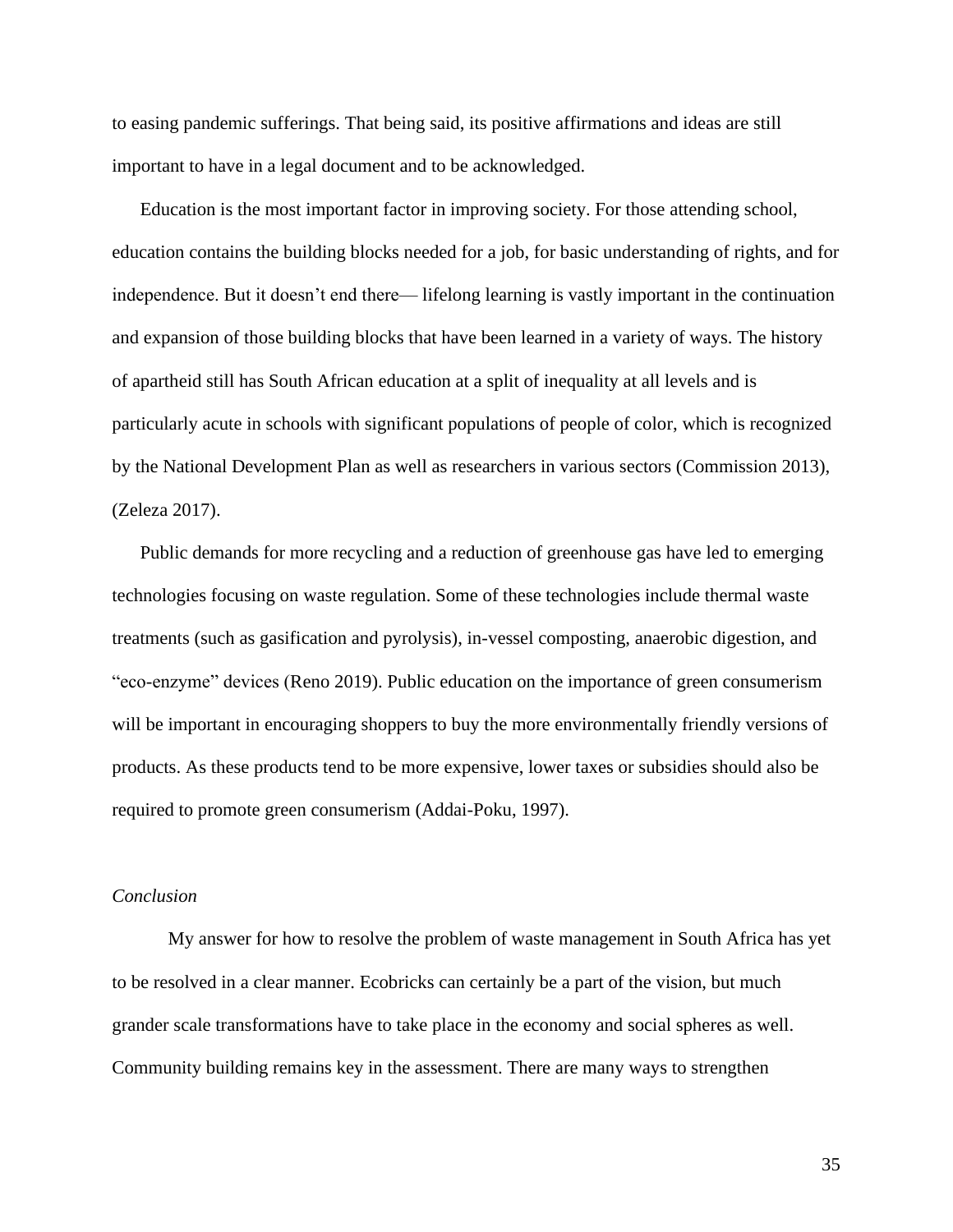communities: landfills can be formalized and regulated by local governmental sectors; waste mismanagement should not disproportionately affect people of color; informal waste pickers should feel secure in their field of work; mental and physical health should be prioritized over economic gain. The government will have to work for the people rather than for corporations, and make certain to not fall into corruption. If capitalism remains dominant in the future, it will have to change so fundamentally that it no longer works to exploit workers, but provides unity and true equity. Through the spirit of *ubuntu*—"I am who I am because of who we all are"—we can recognize the importance of everyone's humanity, and transform waste management systems to support this dream.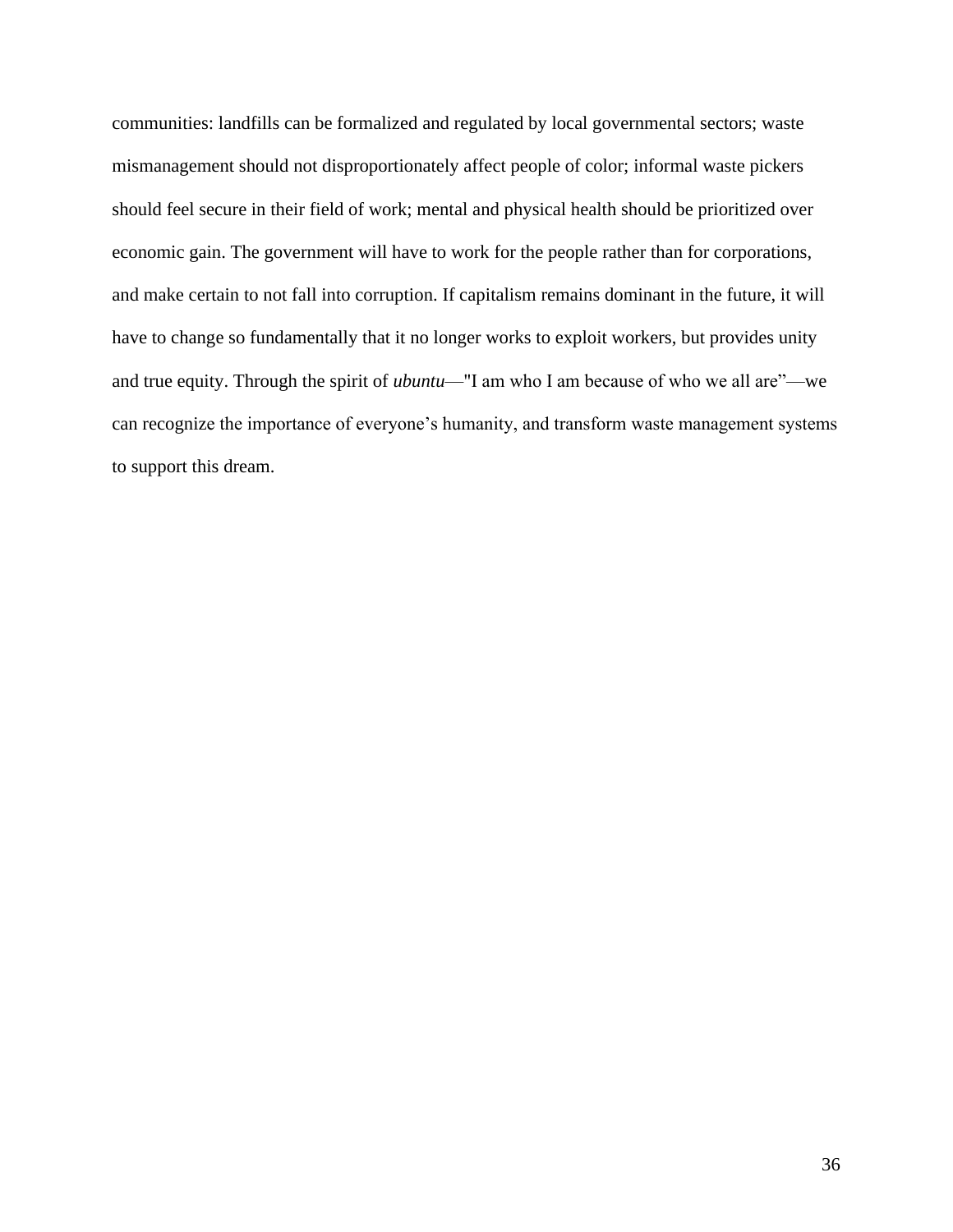## *References*

## **Chapter 1: A Separation of Humans from Nature**

- "Before Apartheid." Facing History and Ourselves. Accessed October 15, 2020. [https://www.facinghistory.org/confronting-apartheid/chapter-1/introduction.](https://www.facinghistory.org/confronting-apartheid/chapter-1/introduction)
- Bello, Ibrahim Adebayo, Muhamad Norshafiq bin Ismail, and Nassereldeen A Kabbashi. "Solid Waste Management in Africa: A Review." *International Journal of Waste Resources* 6, no. 2 (March 14, 2016): 1–4. [https://doi.org/10.4172/2252-5211.1000216.](https://doi.org/10.4172/2252-5211.1000216)
- Bogner, J., M. Abdelrafie Ahmed, C. Diaz, A. Faaij, Q. Gao, S. Hashimoto, K. Mareckova, R. Pipatti, T. Zhang, Waste Management, In Climate Change 2007: Mitigation. Contribution of Working Group III to the Fourth Assessment Report of the Intergovernmental Panel on Climate Change [B. Metz, O.R. Davidson, P.R. Bosch, R. Dave, L.A. Meyer (eds)], Cambridge University Press, Cambridge, United Kingdom and New York, NY, USA. <https://www.ipcc.ch/site/assets/uploads/2018/02/ar4-wg3-chapter10-1.pdf>
- Bond, Patrick. *Unsustainable South Africa: Environment, Development and Social Protest*. London: Merlin, 2002.
- Dance, Amber. "Quest for Clues to Humanity's First Fires." Scientific American. Scientific American, June 19, 2017. [https://www.scientificamerican.com/article/quest-for-clues-to](https://www.scientificamerican.com/article/quest-for-clues-to-humanitys-first-fires/)[humanitys-first-fires/.](https://www.scientificamerican.com/article/quest-for-clues-to-humanitys-first-fires/)
- DTI (Department of Trade and Industry). The integrated strategy on the promotion of cooperatives: Promoting an integrated co-operative sector in South Africa. In *Select Committee on Trade and International Relations;* DTI: Makati, Philippines, 9 February 2011.
- "Ecobricks: Plastic Transition." *Ecobricks.org*, 29 Sept. 2020, www.ecobricks.org/.
- Garg, Ajay K, and Cathy Mashilwane. "Waste Disposal Pattern of Mamelodi Township in Tshwane Metropolitan Municipality." *Environmental Economics* 6, no. 2 (July 7, 2015): 91–98. https://businessperspectives.org/pdfproxy.php?item\_id:6663
- Godfrey, Linda, and Suzan Oelofse. "Historical Review of Waste Management and Recycling in South Africa." *Resources*6, no. 4 (2017): 57. https://doi.org/10.3390/resources6040057.
- Linzer, R.; Lange, U. Role and size of informal sector in waste management—A review. *Waste Resour. Manag.* 2013, *166*, 69-83.

Marks, Shula. "South Africa: The Myth of the Empty Land." *History Today*, January 1980.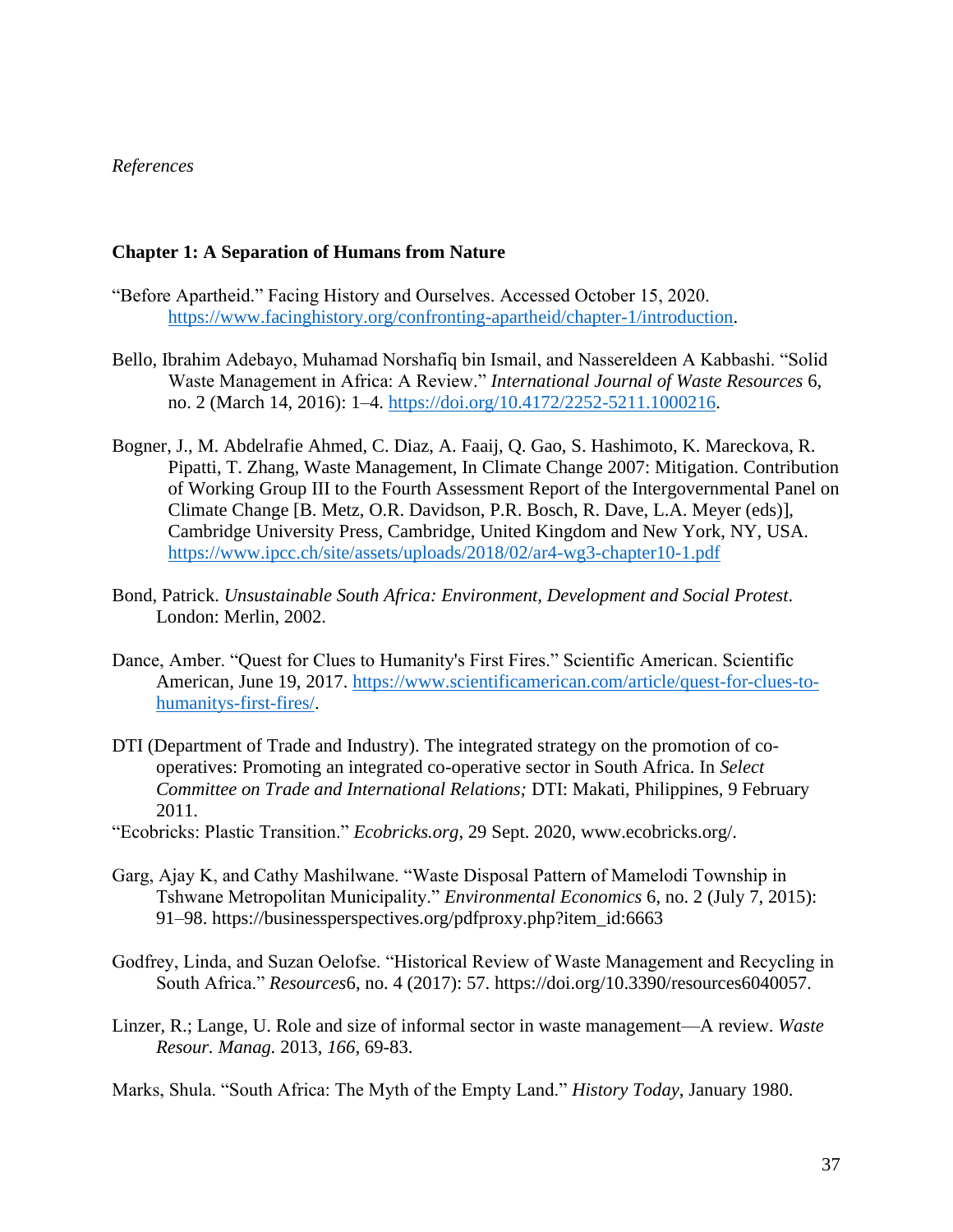- McDonald, David A. *Environmental Justice in South Africa*. Athens: Ohio University Press, 2010.
- Miller, G. Tyler, and Scott Spoolman. *Living in the Environment: Principles, Connections, and Solutions*. 17th ed., Belmont, CA: Brooks/Cole Publishing, 2011.
- Nkosi, Ledile F. "An Evaluation of the Municipal Solid Waste Management System within City of Tshwane Metropolitan Municipality, in Mamelodi East Township, Gauteng Province South Africa," 2014. https://repository.up.ac.za/handle/2263/46145
- Sze, Julie. *Environmental Justice in a Moment of Danger*. Oakland, California: University of California Press, 2020.

## **Chapter 2: Corrupted Capitalism**

Death, Carl. "Environmental Movements, Climate Change, and Consumption in South Africa."

*Journal of Southern African Studies,* vol. 40, no. 6, Dec. 2014, pp. 1215-1234. *EBSCOhost*, doi:10.1080/03057070.2014.964494.

- Havlíček, Filip. "Waste Management in Hunter-Gatherer Communities." *Journal of Landscape Ecology*, vol. 8, no. 2, 2015, pp. 47–59., doi:10.1515/jlecol-2015-0008.
- Kalaba, Mmatlou. "South Africa's Carbon Tax: Balancing Climate Action and Economic Development." *South African Institute of International Affairs*, no. 81, Mar. 2020.
- Klein, Naomi. *This Changes Everything: Capitalism vs. the Climate*. London: Penguin Books, 2015.
- Lander, Faye, and Thembi Russell. "The Archaeological Evidence for the Appearance of Pastoralism and Farming in Southern Africa." *Plos One*, vol. 13, no. 6, 2018, doi:10.1371/journal.pone.0198941.
- Raworth, Kate. *Doughnut Economics: Seven Ways to Think like a 21st-Century Economist*. London: Random House Business Books, 2017.
- Smit, Sarah. "Municipal Corruption Remains Rampant." The Mail & Guardian, October 17, 2019. https://mg.co.za/article/2019-10-17-municipal-corruption-remains-rampant/.
- Smit, Suzanne, and Josephine K. Musango. "Towards Connecting Green Economy with Informal Economy in South Africa: A Review and Way Forward." *Ecological Economics* 116 (2015): 154–59. https://doi.org/10.1016/j.ecolecon.2015.04.022.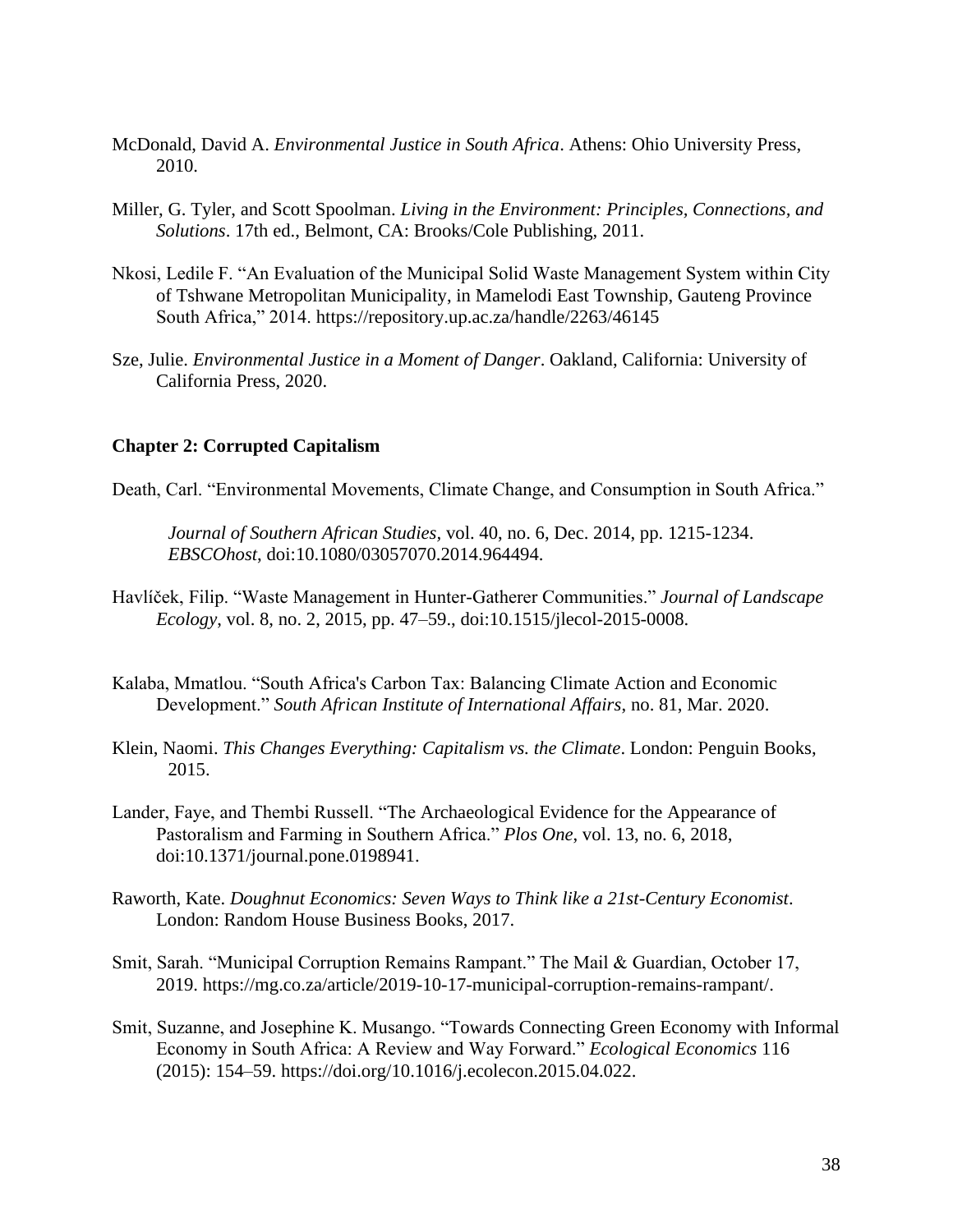## **Chapter 3: When Trash Replaces Nature**

- Bechtel, Robert B. "Environmental Psychology." *The Corsini Encyclopedia of Psychology*, 2010. https://doi.org/10.1002/9780470479216.corpsy0311.
- Downey, Liam, and Marieke Van Willigen. "Environmental Stressors: The Mental Health Impacts of Living Near Industrial Activity." *Journal of Health and Social Behavior* 46, no. 3 (2005): 289–305. https://doi.org/10.1177/002214650504600306.
- Huffman, Kim T., William F. Grossnickle, John G. Cope, and Kenneth P. Huffman. "Litter Reduction." *Environment and Behavior* 27, no. 2 (1995): 153–83. https://doi.org/10.1177/0013916595272003.
- Louv, Rchard. *Last Child in the Woods*. Chapel Hill, NC: Algonquin Books, 2008.
- Matthew McConnachie, M., and Charlie M. Shackleton. "Public Green Space Inequality in Small Towns in South Africa." *Habitat International* 34, no. 2 (2010): 244–48. https://doi.org/10.1016/j.habitatint.2009.09.009.
- Roberts, Susanna, et al. "Exploration of NO2 and PM2.5 Air Pollution and Mental Health Problems Using High-Resolution Data in London-Based Children from a UK Longitudinal Cohort Study." *Psychiatry Research*, vol. 272, 2019, pp. 8–17., doi:10.1016/j.psychres.2018.12.050.
- Rodney, Walter. *How Europe Underdeveloped Africa*. Black Classic Press, 2018.
- Ruane, Ilse. "Obstacles to the Utilisation of Psychological Resources in a South African Township Community." *South African Journal of Psychology,* vol. 40, no. 2, June 2010, pp. 214-225. *EBSCOhost,* doi:10.1177/008124631004000211
- Steyn, Phia. "The Lingering Environmental Impact of Repressive Governance: The Environmental Legacy of the Apartheid Era for the New South Africa." *Globalizations* 2, no. 3 (2005): 391–402. [https://doi.org/10.1080/14747730500367983.](https://doi.org/10.1080/14747730500367983)
- Taylor, Dorceta E. *Toxic Communities: Environmental Racism, Industrial Pollution, and Residential Mobility*. New York, New York: New York University Press, 2014.

## **Chapter 4: Burning Garbage, Burning Lungs**

Nevondo, V, T Malehase, AP Daso, and OJ Okonkwo. "Leachate Seepage from Landfill: a Source of Groundwater Mercury Contamination in South Africa." *Water SA* 45, no. 2 April (2019). https://doi.org/10.4314/wsa.v45i2.09.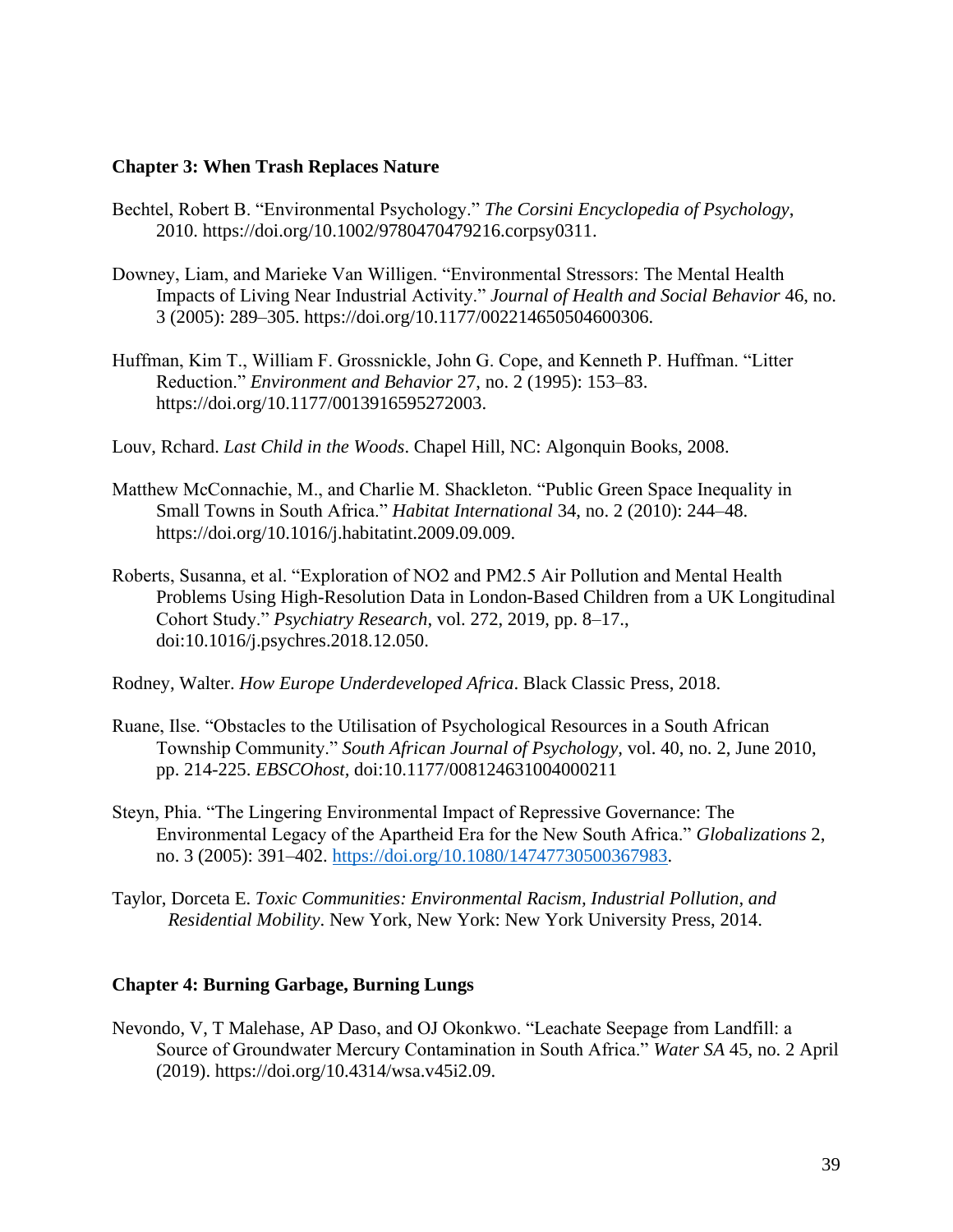- Njoku, Prince O., et al. "Health and Environmental Risks of Residents Living Close to a Landfill: A Case Study of Thohoyandou Landfill, Limpopo Province, South Africa." *International Journal of Environmental Research and Public Health*, vol. 16, no. 12, 2019, doi:10.3390/ijerph16122125.
- Nkosi, Ledile F. "An Evaluation of the Municipal Solid Waste Management System within City of Tshwane Metropolitan Municipality, in Mamelodi East Township, Gauteng Province South Africa," 2014. <https://repository.up.ac.za/handle/2263/46145>
- Taylor, Dorceta E. *Toxic Communities: Environmental Racism, Industrial Pollution, and Residential Mobility*. New York, New York: New York University Press, 2014.
- Tomita, Andrew, Diego F Cuadros, Jonathan K Burns, Frank Tanser, and Rob Slotow. "Exposure to Waste Sites and Their Impact on Health: a Panel and Geospatial Analysis of Nationally Representative Data from South Africa, 2008–2015." *The Lancet Planetary Health* 4, no. 6 (2020). https://doi.org/10.1016/s2542-5196(20)30101-7.

## **Chapter 5: Regenerative Reform**

- Addai-Poku, Kwasi. "Green Consumerism: a Way Forward in South Africa? a Case Study in Pietermaritzburg." *University of Kwazulu-Natal Masters Degrees (Environmental Science)*, 1997.
- Bogner, J., M. Abdelrafie Ahmed, C. Diaz, A. Faaij, Q. Gao, S. Hashimoto, K. Mareckova, R. Pipatti, T. Zhang, Waste Management, In Climate Change 2007: Mitigation. Contribution of Working Group III to the Fourth Assessment Report of the Intergovernmental Panel on Climate Change [B. Metz, O.R. Davidson, P.R. Bosch, R. Dave, L.A. Meyer (eds)], Cambridge University Press, Cambridge, United Kingdom and New York, NY, USA. <https://www.ipcc.ch/site/assets/uploads/2018/02/ar4-wg3-chapter10-1.pdf>
- Braungart, Michael, and William McDonough. *Cradle to Cradle*. London: Vintage, 2009.
- DEA (Department of Environmental Affairs) and UNEP (United Nations Environmental Programme). "Green economy modelling report for South Africa (SAGEM): focus on the sectors of Natural Resource Management, Agriculture, Transport and Energy" 2013. [https://www.environment.gov.za/sites/default/files/docs/greeneconomy\\_modelingreport.p](https://www.environment.gov.za/sites/default/files/docs/greeneconomy_modelingreport.pdf) [df](https://www.environment.gov.za/sites/default/files/docs/greeneconomy_modelingreport.pdf)
- ILO (International Labour Organization), 2012. Statistical update on employment in the informal economy.http://laborsta.ilo.org/applv8/data/INFORMAL\_ECONOMY/2012-06- Statistical%20update%20-%20v2.pdf
- Makgae, Mosidi. "Key Areas in Waste Management: A South African Perspective." *Integrated Waste Management* II (2011). [https://doi.org/10.5772/18023.](https://doi.org/10.5772/18023)